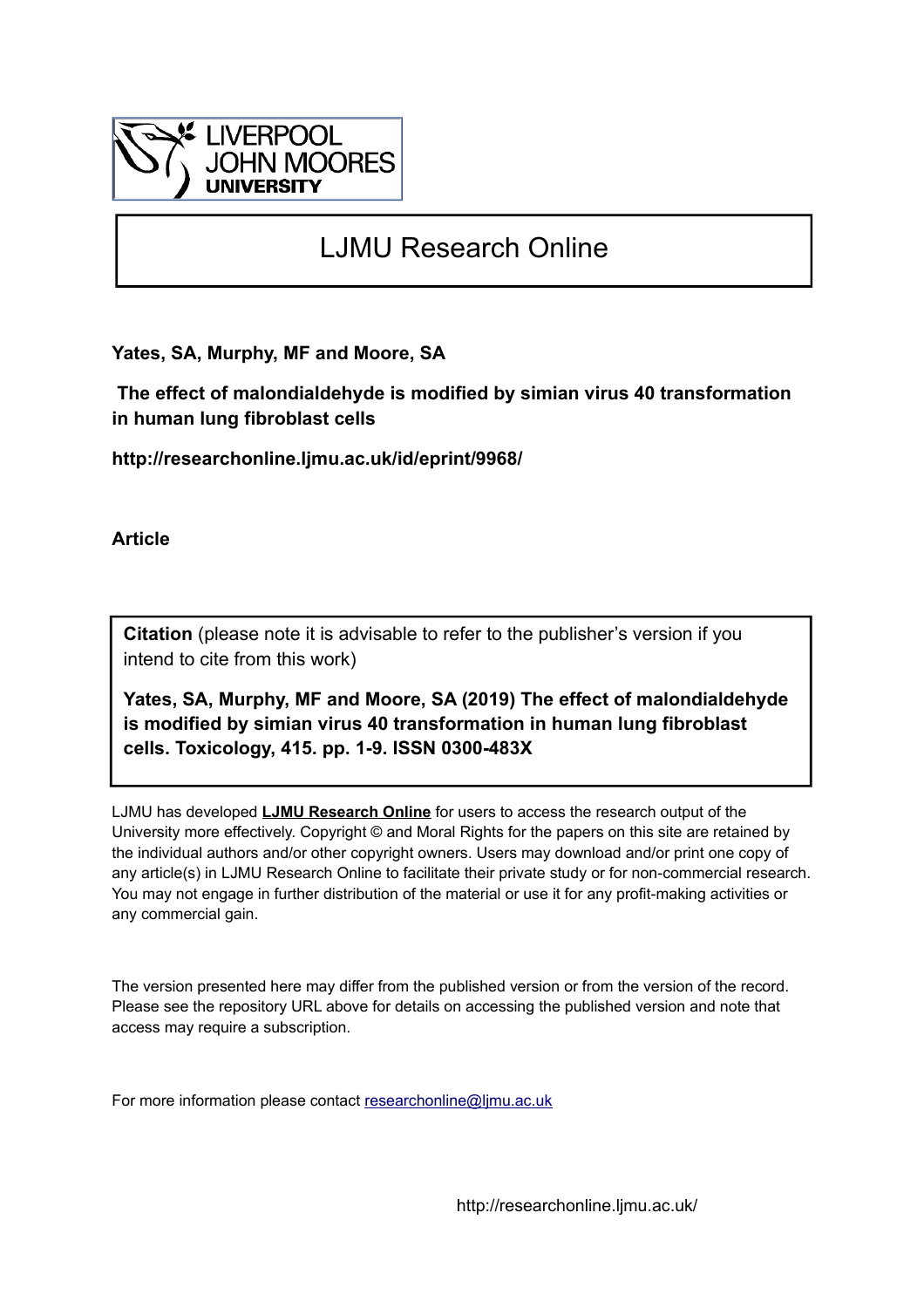## Accepted Manuscript

Title: The effect of malondialdehyde is modified by simian virus 40 transformation in human lung fibroblast cells

Authors: S.A. Yates, M.F. Murphy, S.A. Moore



Please cite this article as: Yates SA, Murphy MF, Moore SA, The effect of malondialdehyde is modified by simian virus 40 transformation in human lung fibroblast cells, *Toxicology* (2019),<https://doi.org/10.1016/j.tox.2019.01.009>

This is a PDF file of an unedited manuscript that has been accepted for publication. As a service to our customers we are providing this early version of the manuscript. The manuscript will undergo copyediting, typesetting, and review of the resulting proof before it is published in its final form. Please note that during the production process errors may be discovered which could affect the content, and all legal disclaimers that apply to the journal pertain.

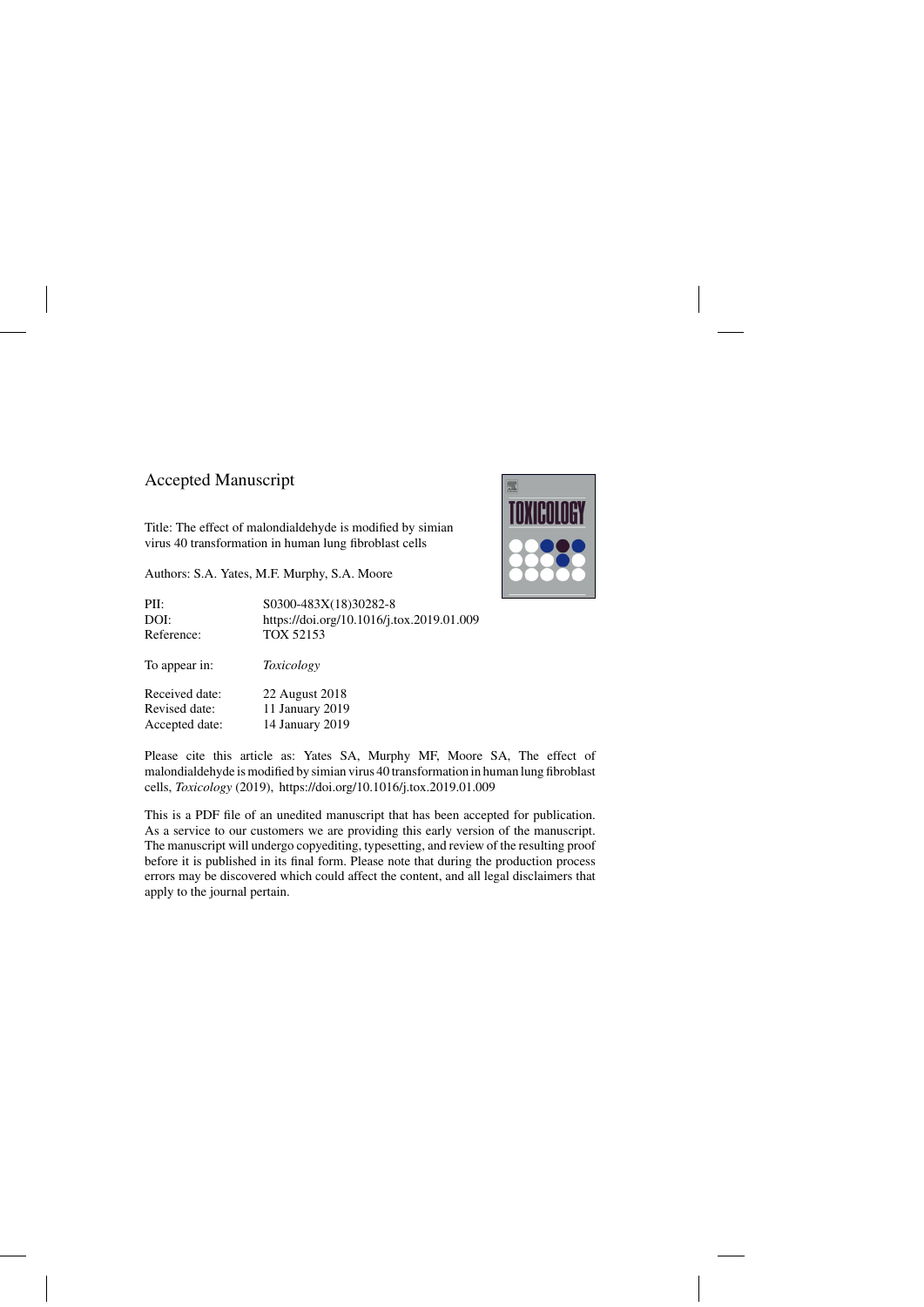## **The effect of malondialdehyde is modified by simian virus 40 transformation in human lung fibroblast cells**

S. A. Yates, M. F. Murphy and S. A. Moore<sup>1\*</sup>

School of Pharmacy and Biomolecular Sciences, Liverpool John Moores University, Liverpool, L3 3AF, UK

\*Corresponding author. E-mail: s.moore6@wlv.ac.uk

#### Footnote:

Graphical abstract

<sup>1</sup>Present address: School of Biology, Chemistry and Forensic Science, University of Wolverhampton, Wolverhampton, WV1 1LY, UK



### **Abstract**

The effects of malondialdehyde (MDA), a product of oxidative stress, on normal lung fibroblast cells (MRC5) and transformed c ells (MRC5 SV2) showed differing responses between the two cell lines. MRC5 cells showed lower viability at low MDA concentrations (<250 µM) but had better viability at higher concentrations than the transformed cells. Both cell lines showed an increase in the number of micronuclei, nuclear size and a relocation of p53 to the nucleus with increasing MDA. The expression of p53 was higher in the MRC5 cells at 24 h; 2-8 fold induction *vs* 1-2.5 fold in the MRC5 SV2 cells, but reduced to almost zero at 48 h in the MRC5 cells. Mutation sequencing of the PCR products of a 689 bp region (residues 4640-5328) of the *TP*53 gene revealed MRC5 had more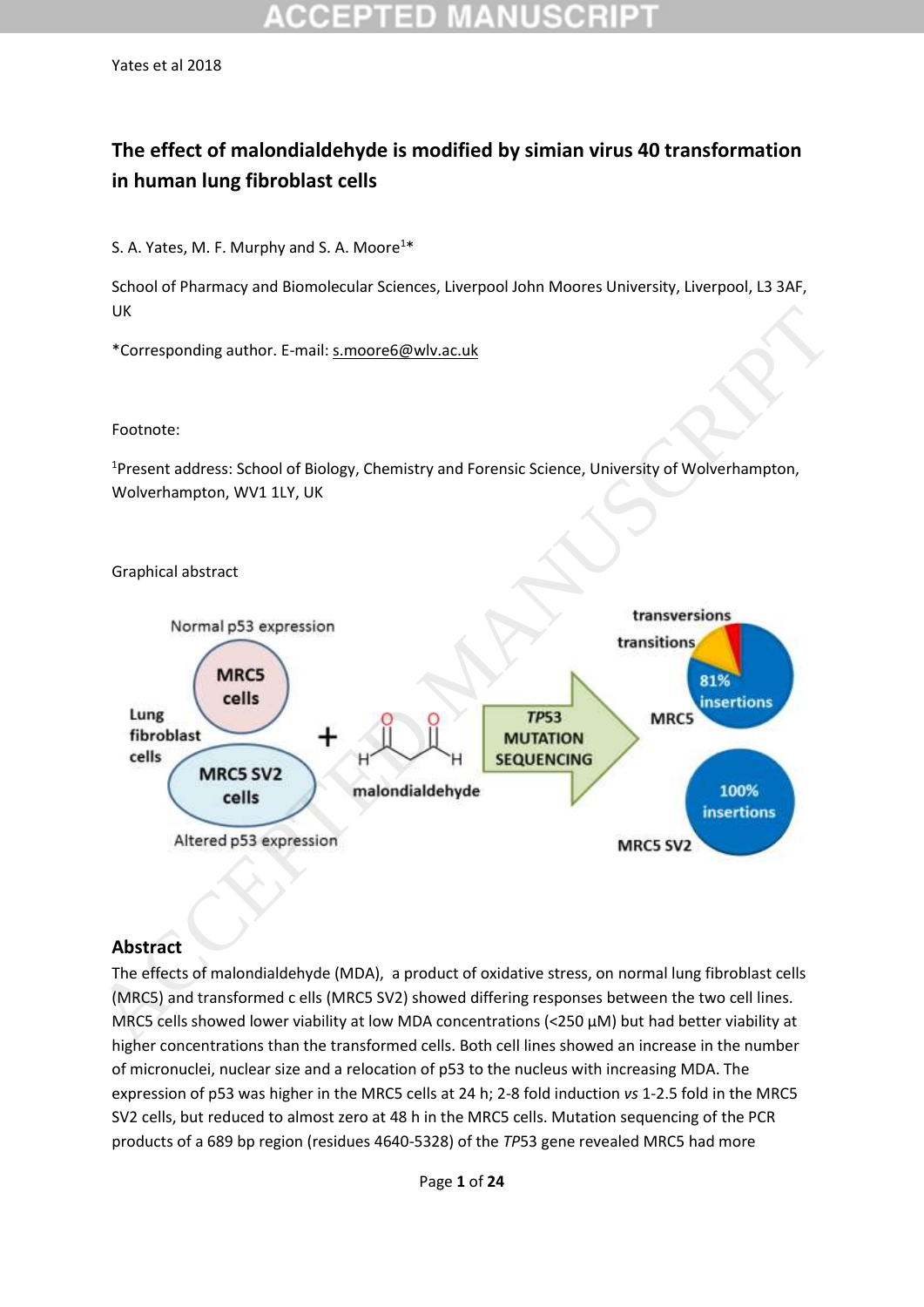# CEPTED MA:

#### Yates et al 2018

mutations than MRC5 SV2 cells (*n* = 21 and 11 respectively) and that they were predominantly insertions (MRC5 81%, MRC5 SV2 100%). A common mutation was observed in both cell lines; a G insertion at residue 4724 (*n* = 7) which could prove to be a mutational hotspot. These results indicate that the transformed cells are slower to respond to oxidative stress and/or mutagenic compounds. The mutation spectrum of predominantly frameshift mutations (insertions) suggests that oxidative stress plays a minimal role in smoking related lung cancer, but could be of greater importance to other lung diseases and cancer caused by exposures such as passive smokers, passive vapers and atmospheric pollutants.

**Keywords**: malondialdehyde, malondialdehyde-deoxyguanosine adducts, M1dG adducts, oxidative stress, *TP*53, mutations

#### **1. Introduction**

Oxidative stress has been associated with the pathogenesis of a number of different diseases (Reuter et al., 2010), including cancer that results from mutations in DNA. In particular, malondialdehyde (MDA) is an endogenous source of oxidative stress (Del Rio et al., 2005) that is known to be mutagenic in human cells (Niedernhofer et al., 2003) and can enhance the effects of other chemicals (Feng et al., 2006). –MDA levels in human plasma are very variable with reported concentrations varying dependent upon the analytical technique, interindividual variation and the health status of an individual. A review of MDA levels in smokers (Lykkesfeldt, 2007) reported MDA ranges of 0-40 µM, whereas up to 5 mM MDA was reported in the plasma of anemic *H pylori* infected patients (Vijayan et al., 2007). Moreover, MDA reacts with guanosine in genomic DNA to form malondialdehyde-deoxyguanosine  $(M_1dG)$  adducts which have been shown to induce frameshift mutations and base pair substitutions as well as interstrand cross-links in DNA (Chaudhary et al., 1994). Lifestyle and environmental exposure can cause an increase in both MDA (Atasayar et al., 2004; Del Rio et al., 2005) and M<sub>1</sub>dG adducts, with the latter found in many tissues including bronchial mucosa of smokers (Munnia et al., 2006), blood of pathology workers (Bono et al., 2010) and nasal epithelium of schoolchildren (Peluso et al., 2013). Thus, DNA adduct detection is an appropriate means of measuring exposure but needs to be linked to an effect e.g. mutations that ultimately lead to cancer as DNA damage may be repaired and be of little consequence to the cells. vapers and atmospheric pollutants.<br> **Keywords:** malondialdehyde, malondialdehyde-deoxyguanosine adducts, M:dG adducts, oxidative<br>
stress, 7P53, mulations<br>
1. **Introduction**<br>
Oxidative stress has been associated with the pa

Almost every type of human cancer exhibits DNA damage in one specific gene, the tumour suppressor *TP*53, with mutation rates varying from 10-100% for different cancer types (Rivlin et al., 2011; Hecht, 2008). Modification of the *TP*53 gene, and subsequently its associated *p53* protein, is a frequent genetic event leading to malignancy. Specific mutations of *TP*53 have been reported for skin tumours due to UV exposure (Ziegler et al., 1993), liver tumours from exposure to dietary aflatoxin B1 that showed a mutational hotspot at codon 249 (Montesano et al., 1997) and for lung cancer in smokers (Hernandez-Boussard and Hainaut, 1998). However, the spectrum of *TP*53 mutations is different for non-smokers, who account for 10-25% of lung cancer cases, and there is a need to study the mechanisms involved (Couraud et al., 2012). The main *TP*53 transcript is 2586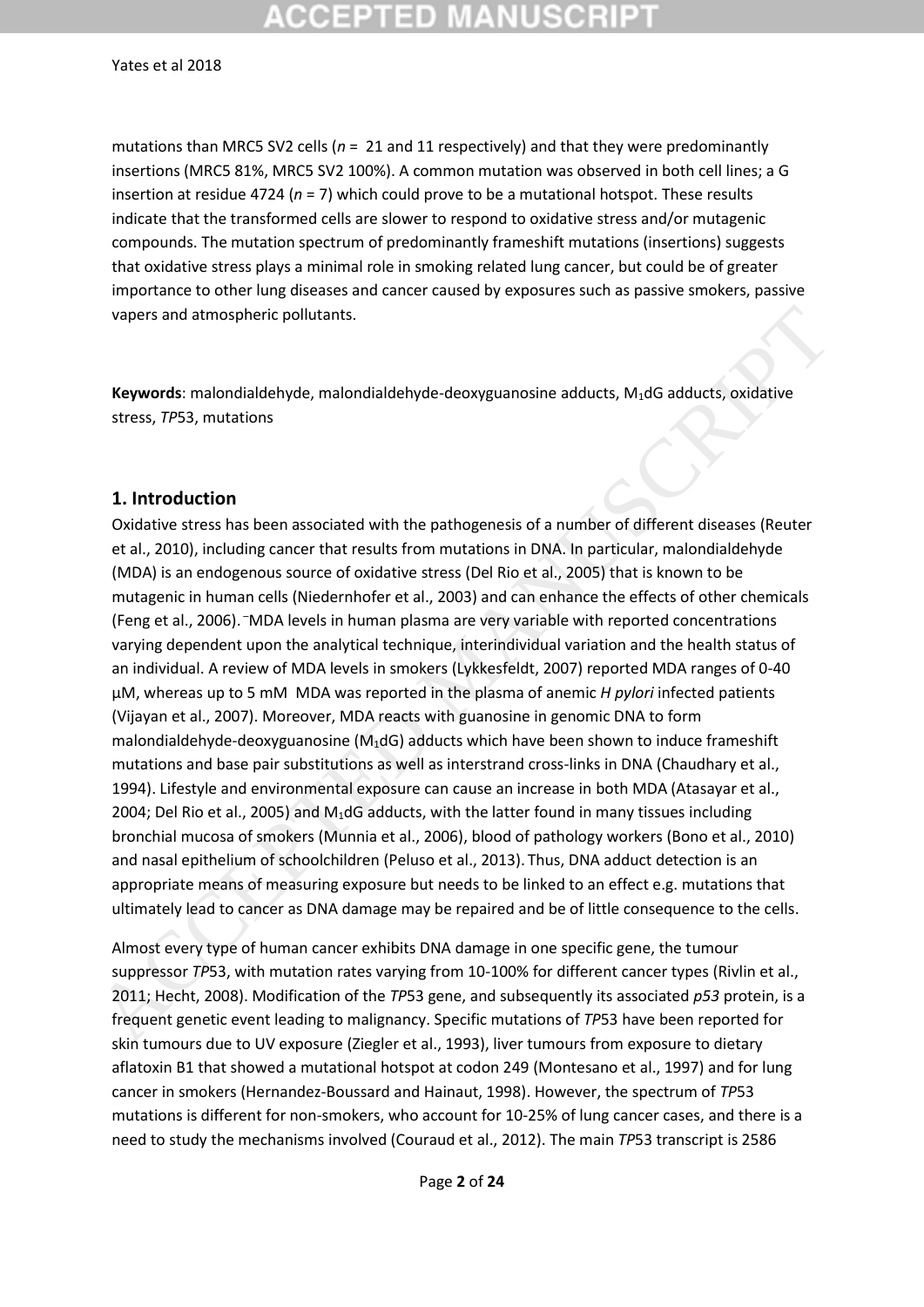# **CCEPTED MANUSCRI**

#### Yates et al 2018

bases in length and includes a 5' UTR which covers exon 1, a large intron between exons 1 and 2, and the coding sequence from exons 2 to 11 (Xu-monette et al., 2012). Exon 1 was deleted in human ovarian cancer cells (Lane et al., 1995) so is worthy of further study. However, a bias has been observed in the mutation screening of the human *TP*53 gene, with the majority of studies focusing on the main coding regions (exons 2-11) and overlooking the 5'UTR exon 1 (Liu and Bodmer, 2006).

The aim of this study was to examine the effects of MDA on lung fibroblast cells that had an intact *TP*53 gene (MRC5 cells) and those with a transformed *TP*53 gene (MRC5 SV2 cells) where normal p53 expression has been altered due to transformation with simian virus 40 (SV40) (Huschtscha and Holliday, 1983). Transformation with SV40 causes a raft of effects on the cells including T antigen binding to p53 and Rb proteins and the subsequent effect on the cell cycle (Pipas, 2009), and SV40 is known to be oncogenic in humans (Shah 2007). Fibroblast cells are an appropriate model for lung diseases due to their ability to differentiate and migrate in response to damage within the surrounding tissues. A range of parameters were investigated following treatment of the two cell lines with MDA including examination of p53 levels and the mutations spectrum of a 689 bp sequence that includes exon 1 of the *TP*53 gene and the 5′ untranslated region (5'UTR). The latter is non-functional and considered as 'junk' DNA and, hence as discussed above, not studied extensively but may be involved in translational processes. *i* Paya gette (wincs celay) and utins with an diabrotimes *i* Paya gette (wincs 3 viz celay) withere not<br>many expression has been altered due to transformation with similar virus 40 (SV40) (Huschtscha and<br>Holliday, 1983)

#### **2. Materials and methods**

#### **2.1 Materials**

Hyperladder II (including DNA loading buffer) was purchased from Bioline, London (UK); *TP*53 primers, p53 complementary DNA (cDNA) primers and glyceraldehyde-3-phosphate dehydrogenase (*GAPDH*) primers were purchased from Eurofins MWG Operon (Ebersberg, Germany); moleculargrade water and a PureLink messenger ribonucleic acid (mRNA) mini kit were from Life Technologies (Paisley, UK); RNasin Plus RNase inhibitor, GoScript reverse transcriptase and GoTaq 2-step RT-qPCR system were purchased from Promega (Southampton, UK); random hexamers were from Qiagen (Manchester, UK); ethylenediaminetetraacetic acid (EDTA) 500 mM solution, tris(hydroxymethyl)aminomethane (tris) were from Severn Biotech (Kidderminster, UK); glacial acetic acid, ethidium bromide, boric acid, deoxynucleotide (dNTP) mix and hydrogen peroxide (30% v/v) were purchased from ThermoFisher (Loughborough, UK).

Dimethyl sulphoxide (DMSO), Minimum Essential Medium (MEM), L-glutamine (200 mM), penicillinstreptomycin (10,000 units/ml and 10 mg/ml), non-essential amino acids (NEAA), phosphate buffered saline (PBS), trypan blue solution (0.4% w/v), trypsin/EDTA Solution (0.25%), thiazolyl blue tetrazolium bromide (MTT), 1,1,3,3-tetramethoxypropane (TMP), concentrated hydrochloric acid (HCl), potassium hydroxide (KOH), potassium chloride (KCl), 4',6-diamidino-2-phenylindole (DAPI - 10 mg/ml), methanol, ethanol, cytochalasin B, Reddymix PCR mastermix, GenElute mammalian genomic DNA mini prep kit, Annexin V-CY3 apoptosis detection kit, agarose, were purchased from Sigma-Aldrich (Gillingham, UK). MRC-5 pd30 (ECACC 05090501) and MRC-5 SV2 (ECACC 84100401) cell lines were obtained from Public Health England (Salisbury, UK).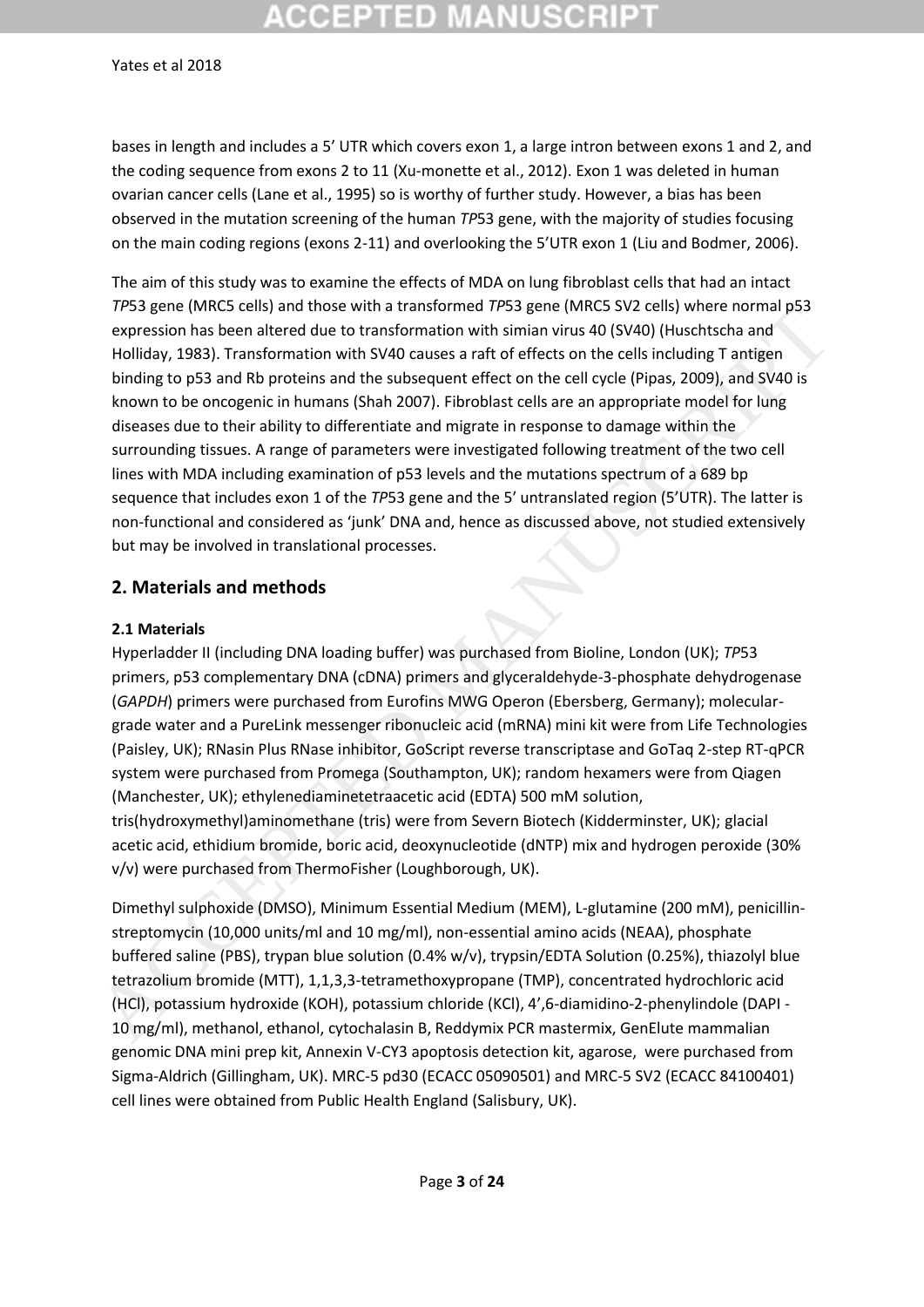### **2.2 Preparation of Malondialdehyde**

A 100 mM stock solution of MDA was prepared with 0.1664 mL TMP in 4.69 mL HCl (0.1 M), incubated at room temperature (RT) for 40 min, neutralised with 4.69 mL KOH (0.1 M) and made up to 10 mL with water (Leuratti et al., 1999).

## **2.3 Cell Culture and Treatment with Malondialdehyde**

Cells were cultured in T75 flasks in MEM supplemented with; 2 mM L-glutamine, 100units/mL penicillin/streptomycin and 1% NEAA, at 37 °C, in a 5% CO<sub>2</sub>/95% air humidified atmosphere. To prepare cells for MDA treatment cells were removed from the flasks using trypsin-EDTA, pelleted (1,000 rpm for 5 min) and resuspended in 10ml MEM and seeded at 1 x  $10^4$  cells/cm<sup>2</sup> and left to attach for 24 h prior to subsequent treatments with MDA. The MDA solution was diluted in media for cell treatments (0-1000  $\mu$ M) of 24 and 48 h. The concentration range used was similar to another study where up to 1 mM MDA was used (Li et al., 2006). Where possible, MDA treatments were the same for all analyses except where high levels were considered inappropriate due to cell viability or for comparison with typical biological levels (. A positive control was used in all treatments ( $H_2O_2$ ; 50 or 100  $\mu$ M). MDA treated cells were then subjected to the following methods of analysis.

## **2.4 Cell viability**

Following treatment of cells with MDA (in 96-well plates), the cells were incubated with MTT reagent (5 mg/ml) for 3 h at 37 °C, in a 5% CO<sub>2</sub>/95% air humidified atmosphere. Next, DMSO (100 µL) was added and the cells left to incubate for 30 min on a shaker plate, before the absorbance was read using a Spectramax 190 ROM microplate reader (540 nm).

### **2.5 Micronuclei and Nuclei Area**

Enlarged nuclei have been observed frequently as an early carcinogen-induced change in cultured cells and *in vivo*. Therefore the effect of MDA on nuclear morphology/size was determined. Cells were cultured as described above and then seeded onto sterile glass coverslips (1 x 10<sup>4</sup> cells/cm<sup>2</sup>) and left to attach for 24 hr (37 °C, in a 5%  $CO<sub>2</sub>/95%$  air humidified atmosphere) and then treated with MDA. To preserve the nuclear morphology, MDA treated cells were incubated with cytochalasin B solution (1 mg/ml in DMSO diluted 1.5:100 in complete media) for 24 h. Next, the media was discarded and the cells washed in PBS (×3) and fixed: the microscope slides were placed in hypotonic solution (0.4% Na-citrate + 0.4% KCl in distilled water) containing 4% formaldehyde and incubated at 4 °C for 8 min, and then placed in hypotonic solution only. An equal volume of fixative (4:1 methanol:glacial acetic acid) was added slowly to the hypotonic solution whilst gently shaking. Next, 50% of the hypotonic/fixative mixture was removed and an equal volume of fixative added slowly. The hypotonic/fixative mixture was removed and 100% fixative was added for >1 min. The fixative was removed and the slides were air dried then incubated in DAPI (50 µg/ml in distilled water) for 15 min at RT and then washed (x5) in PBS. The slides were viewed using a Zeiss 510 META laser scanning confocal microscope (excitation 350 nm, emission 470 nm) and micronuclei identified. The area of 10 nuclei from each slide (repeated in triplicate for all  $MDA/H<sub>2</sub>O<sub>2</sub>$  concentrations) were measured using ImageJ software (Rasband, 2016). prendimity surepointed and the sure of a so  $V_1$  in a 25 c Cay space in funding the antitional and the sure of the microscope (existed at the sure of the microscope (existed at the sure of the microscope (existed at the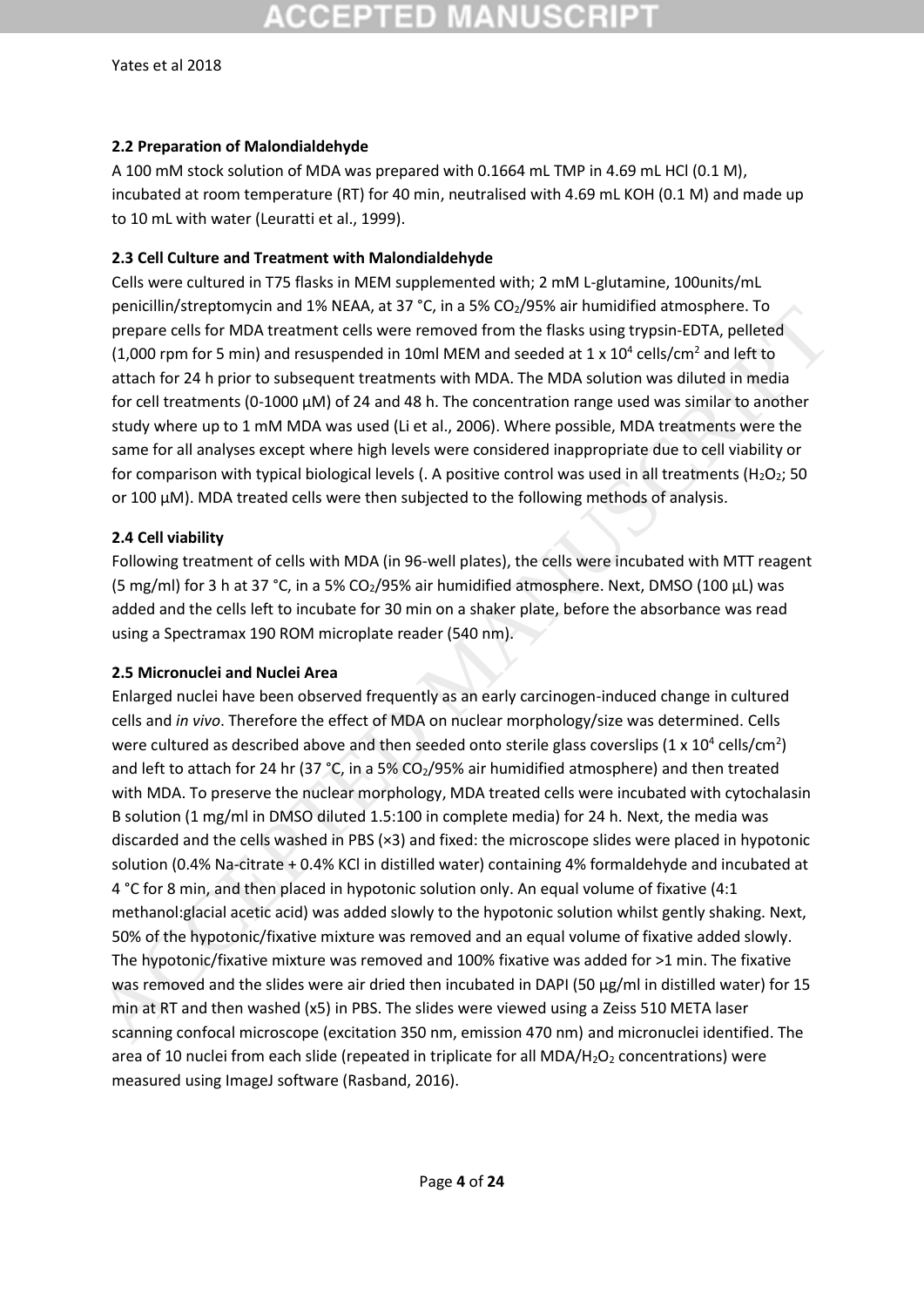# CCEPTED MAN

Yates et al 2018

#### **2.6 Apoptosis Detection**

MDA treated cells were cultured for 24 h on glass coverslips (15 mm) placed in 12 well plates containing complete media. After 24 h the media was removed and the cells washed (x2) with PBS. Staining was carried out using the Annexin V-CY3 apoptosis detection kit according to the manufacturers' instructions (Sigma, UK). The cells were imaged using a Zeiss 510 META laser scanning confocal microscope.

#### **2.7** *TP***53 Expression using Reverse Transcription Quantitative Polymerase Chain Reaction**

MDA treated cells were recovered from the media, mRNA was extracted and purified using a PureLink RNA mini kit. The concentration of RNA was quantified using a NanoDrop spectrophotometer (260 nm), the samples diluted with RNase-free water and the RNA (0.463 µg) combined with random hexamers (final concentration 0.025  $\mu$ g/ $\mu$ L random hexamers in 10  $\mu$ L). Two negative controls were used: no RNA template and no reverse transcriptase with randomly chosen RNA samples. The tubes were incubated at 70 °C for 5 min, cooled to 4 °C for 5 min, centrifuged briefly and held on ice. A reverse transcription master mix was prepared on ice: 1.5 µL RNase-free water, 4 µL GoScript reaction buffer, 2 µL MgCl<sub>2</sub>, 1 µL dNTP's, 0.5 µL RNase inhibitor, 1 µL reverse transcriptase per reaction mixture, and mixed thoroughly. 10 µL of the reverse transcription reaction mix was added to each RNA sample. cDNA was synthesized in a thermal cycler: annealed at 25 °C for 5 min, extended at 42 °C for 1 h, inactivated at 70 °C for 15 min, chilled at 4 °C then held ∞ or stored at -20 °C for later use. 2.1 Pros expression using Neverse ransier punion quantitative experimentation of the templet of the May methals of MAN model of MAN ministic Tectocon (TRMA was extracted and purified using a Purelink RNA mini kit. The con

A 1 µM stock solution of each primer were prepared using RNase-free water and held on ice. The *TP*53 cDNA primers were: forward 5'AGATGAAGCTCCCAGAATGC3' and reverse 5'TCTTGCGGAGATTCTCTTCC3'. *GAPDH* (reference gene) primers were: forward 5'GGTGAAGGTCGGAGTCAACGG3' and reverse 5'GGTCATGAGTCCTTCCACGAT3'. Primers were designed using Entrez Gene (Maglott et al., 2011), Primer3 (Untergasser et al., 2012) and primer BLAST bioinformatics (Ye et al., 2012).

A RT-qPCR reaction mix was prepared on ice, containing 10 µL GoTaq RT-qPCR Master Mix 2X, 4 µL RNase-free water and 1 µL each of either *TP*53 forward and reverse cDNA primers or *GAPDH* forward and reverse cDNA primers. Each RNA sample was prepared in triplicate, with 2 reactions per sample, one for *TP*53 and one for *GAPDH*, plus 2 reactions for the template-free control (*TP*53 and *GAPDH*) and 2 reactions for the reverse transcriptase-free control (*TP*53 and *GADPH*). RNA samples/control (4  $\mu$ L) mixed with RT-qPCR reaction mix (16  $\mu$ L) were centrifuged at low speed for 1 min. The RTqPCR thermal cycler was programmed: activation at 95 °C for 2 min, 40 cycles of denaturation and annealing/extension for 95 °C for 15 s and 60 °C for 1 min, dissociation at 60-95 °C. SYBR was the detection dye and CXR was the reference dye. Expression of *TP*53 (target gene) relative to *GAPDH* expression was calculated using the 2<sup>- $\Delta\Delta$ Ct</sup> Comparative Cycle Threshold (Ct) method (Livak and Schmittgen, 2001). Samples were normalised to a RNA–free negative control and referenced against *GADPH*.

The RT-qPCR products were analysed on agarose gels (1%) prepared in Tris/Borate/EDTA (TBE) buffer (1.08 g tris base, 0.55 g boric acid and 0.4 mL 0.5 M EDTA (pH 8) in 100 mL H<sub>2</sub>O) with 3 µL ethidium bromide. A marker (HyperLadder II, 500 – 2000bp) and samples (9  $\mu$ L) were loaded into the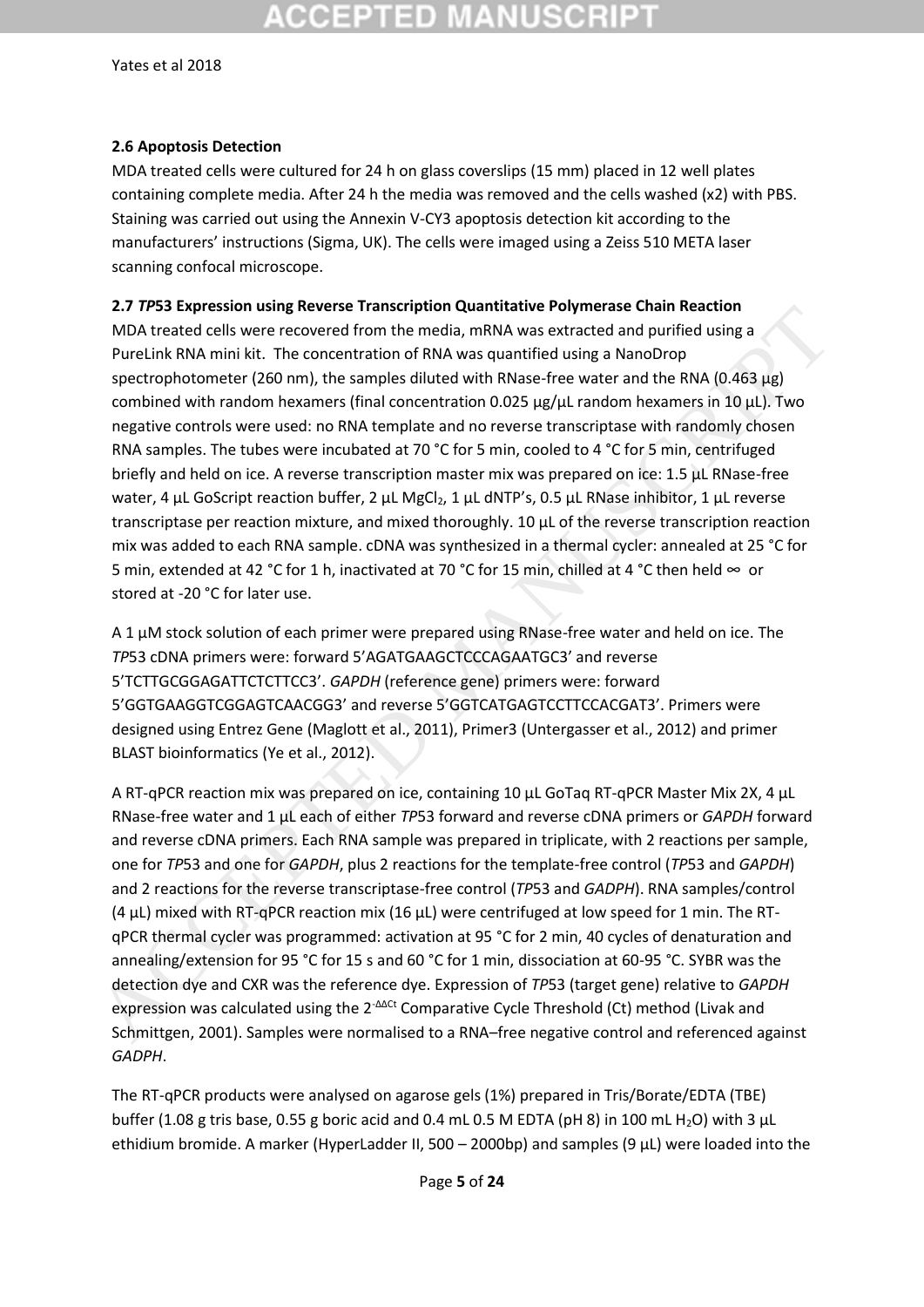# :CEPTED MAI

#### Yates et al 2018

wells with DNA loading buffer  $(1 \mu L)$ . The electrophoresis was carried out at 95 V for 45 min to 1 h. The gels were viewed with a gel imager and BioRad Quantity One software.

#### **2.8 Mutation sequencing of Polymerase Chain Reaction Products**

Cells were treated with MDA for 48 h, and the DNA was extracted from the cells and purified using a GenElute Mammalian Genomic DNA Miniprep Kit. The DNA solutions were stored at -20 °C until required for PCR. Primers were designed using Ensembl (Flicek et al., 2011), Primer3 (Untergasser et al., 2012) and BLAST bioinformatics (Ye et al., 2012). The forward primer 5'TCTGGGAGAAAACGTTAGGG3' and reverse primer 5'ATCCCTCTAGCCAAGCTTCC3' flank residues 4640-5328 of the human *TP*53 gene (GenBank Accession Number NG\_017013). A reaction master mix was prepared (25 µL ReddyMix PCR Mastermix, 0.5 µL each of forward and reverse primers, 19  $\mu$ L molecular grade water per sample). DNA samples (5  $\mu$ L) or negative control (H<sub>2</sub>O) and reaction master mix (45 µL) were mixed and the PCR cycle performed: activation at 95 °C for 3 min, 40 cycles of denaturation, annealing and extension at 95 °C for 30 s, 57 °C for 1 min, 72 °C for 40 s, final extension at 72 °C for 5 min, then held at 4 °C. The products were checked by agarose gels (1%) prepared, and analysed, as described above with electrophoresis at 100 V for 30 min.

Sanger DNA sequencing was carried out on the unpurified PCR products (using the same primers as above) by Beckman Coulter Genomics (UK) by double stranded primer walking with an ABI Prism 3730XL DNA sequencer. The DNA sequences were analysed and processed using CLC Main Workbench 6 software (CLCBio, 2014). A consensus sequence combining both the forward and reverse sequences from each sample was created and aligned to the *TP*53 reference sequence and any unknown nucleotides were assigned. Conflicts between the *TP*53 reference sequence and the sample consensus sequence were identified and duplicate sample sequences were merged to include all possible mutations for that sample. A multiple alignment for each cell line was carried out, referenced to the *TP*53 reference sequence. at., 2012 and ubus 1 bloomentals (text al., 2012). The Univary pline the same of the same states and 0.53229 of the human 7P53 gene (Gemalank Accession Number NG \_017013). A reaction masker and 0.53228 of the human 7P53 ge

#### **2.9 Statistics**

All statistical analysis was carried out using Microsoft Excel 2007 software and results were significantly different if P < 0.05, unless otherwise stated.

#### **3. Results**

#### **3.1 MTT Cell viability following MDA treatment**

Initial concentrations of MDA were chosen across a large concentration range (0-1000 µM) in order to assess the effects of MDA on the relative viability of both cell lines. This range is similar to other studies (Li et al., 2006) but higher than typical biological levels of MDA in smokers (Lykkesfeldt, 2007) and was chosen to examine the effects across a broad range of concentrations as biological levels can be very variable (e.g. 5 mM in Vijayan et al., 2007). Figure 1 shows that both cell lines had an initial increase in viability after 24 h of treatment at low concentrations of MDA. Viability decreased to below 100% at 50 µM and 200 µM for the MRC5 and MRC5 SV2 cells respectively with viability dropping more noticeably in the MRC5 cells. However, for MRC5 the viability appears to stabilise at concentrations >300 µM whereas it continues to drop for MRC5 SV2 cells to lower than that of the MRC5 cells. A similar trend at low concentrations was observed at 48 h although the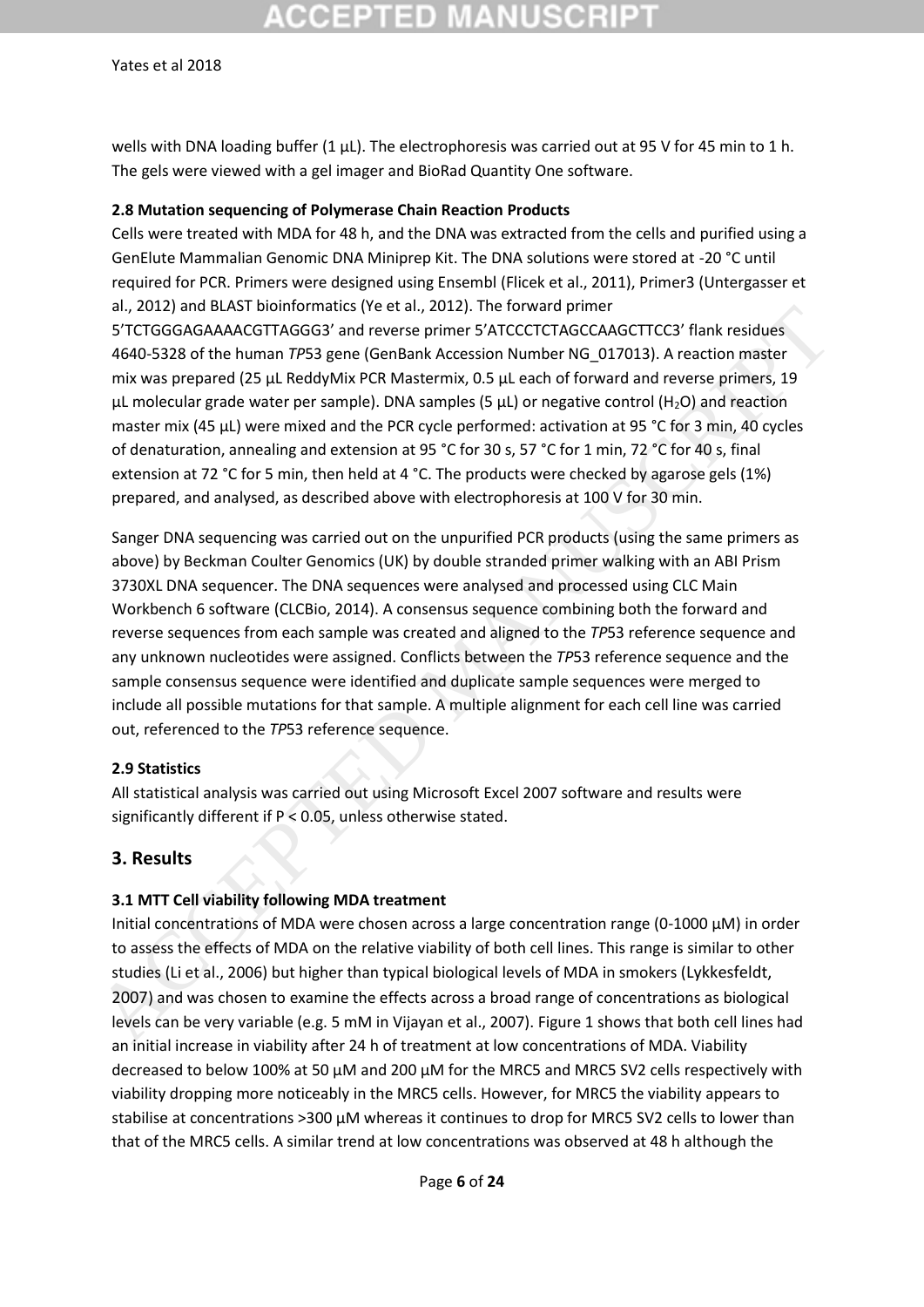# :GEPTED M

#### Yates et al 2018

MRC5 cells had <100% viability at all MDA concentrations. At concentrations above 450 µM, the cell viability was very low in both cell lines (data not shown). The positive control (H<sub>2</sub>O<sub>2</sub>) showed a similar dose dependent decrease in cell viability (data not shown), but to a greater extent than MDA treatment. The percentage viability of MRC5 and MRC5 SV2 cells were compared with one another for each MDA concentration (0-450 µM) at 24 and 48 h. The viability of the two cell lines were found to be significantly different for MDA concentrations of ≥ 25 µM at 24 h (*p* = <0.0028). After 48 h, there was a significant difference in the viability of the two cell lines for the middle range of MDA concentrations (50-200  $\mu$ M, p = <0.004). The low and high concentrations did not show a highly significant difference at 48 h (1-25 µM, *p* = 0.01, 250-450 µM*, p* = 0.002-0.016).

<Figure 1>

#### **3.2 Formation of micronuclei**

A modification of the micronucleus assay was utilised to examine nuclear morphology. DAPIfluorescent images of cells treated with MDA are shown in Figure 2. As the concentration of MDA increases, the nuclei of both cell lines became more irregular in shape and what appear to be small fragments (possibly micronuclei) were observed in cells treated with 100 and 200 µM MDA. Little effect was observed on the nuclear morphology of cells treated with lower concentrations (10 and 50 µM; data not shown). The number of possible micronuclei observed appeared to increase with increasing MDA concentration, although very small fragments of DNA can also be seen in the negative controls, albeit to a lesser extent than treated cells.

<Figure 2>

#### **3.3 Changes in nuclear area**

To determine if there was any change in area of the nuclei following MDA treatment the mean areas of the nuclei were measured using ImageJ (Rasband, 2016). Figure 3 shows that the mean nuclear area of untreated MRC5 cells remained similar at 24 and 48 h. A general trend was seen in both cell lines with nuclear area increasing with an increase in MDA concentration, and also at 48 h compared with the same treatment at 24 h. Treatment with the positive control (50  $\mu$ M H<sub>2</sub>O<sub>2</sub>; data not shown) for both cell lines showed a similar increase in nuclear area which was found to be significantly different when comparing MDA treatments at each time point. Single factor ANOVA analysis was performed on each cell line across all concentrations at a given time point. This revealed that the increases in nuclear size showed greater significance for the MRC5 SV2 cells than the MRC5 cells (*p* = 0.001 and 0.027 at 24 h and 48 h for MRC5, *p* = 2 x 10-6 and 3 x 10-4 at 24 h and 48 h for MRC5 SV2 respectively). concentrations (50-200 µM, p = <0.004). The low and high concentrations did not show a highly<br>significant difference at 48 h (1-25 µM,  $\rho$  = 0.01, 250-450 µM,  $\rho$  = 0.002-0.016).<br>
Signification of micronucles<br>
A. Forgiu

<Figure 3>

#### **3.4 Apoptosis**

To determine if MDA exposure triggers apoptosis in MRC5 and MRC5 SV2 cells a fluorescence apoptosis assay was carried out. This assay detects changes in membrane asymmetry which occur during the early stages of apoptosis. In this assay healthy cells fluoresce green, necrotic cells red and those in the early stages of apoptosis both red and green. Figure 4 shows selected MDA treatments whereby, after 24 h, the untreated cells (both MRC5 and MRC5 SV2) appeared to display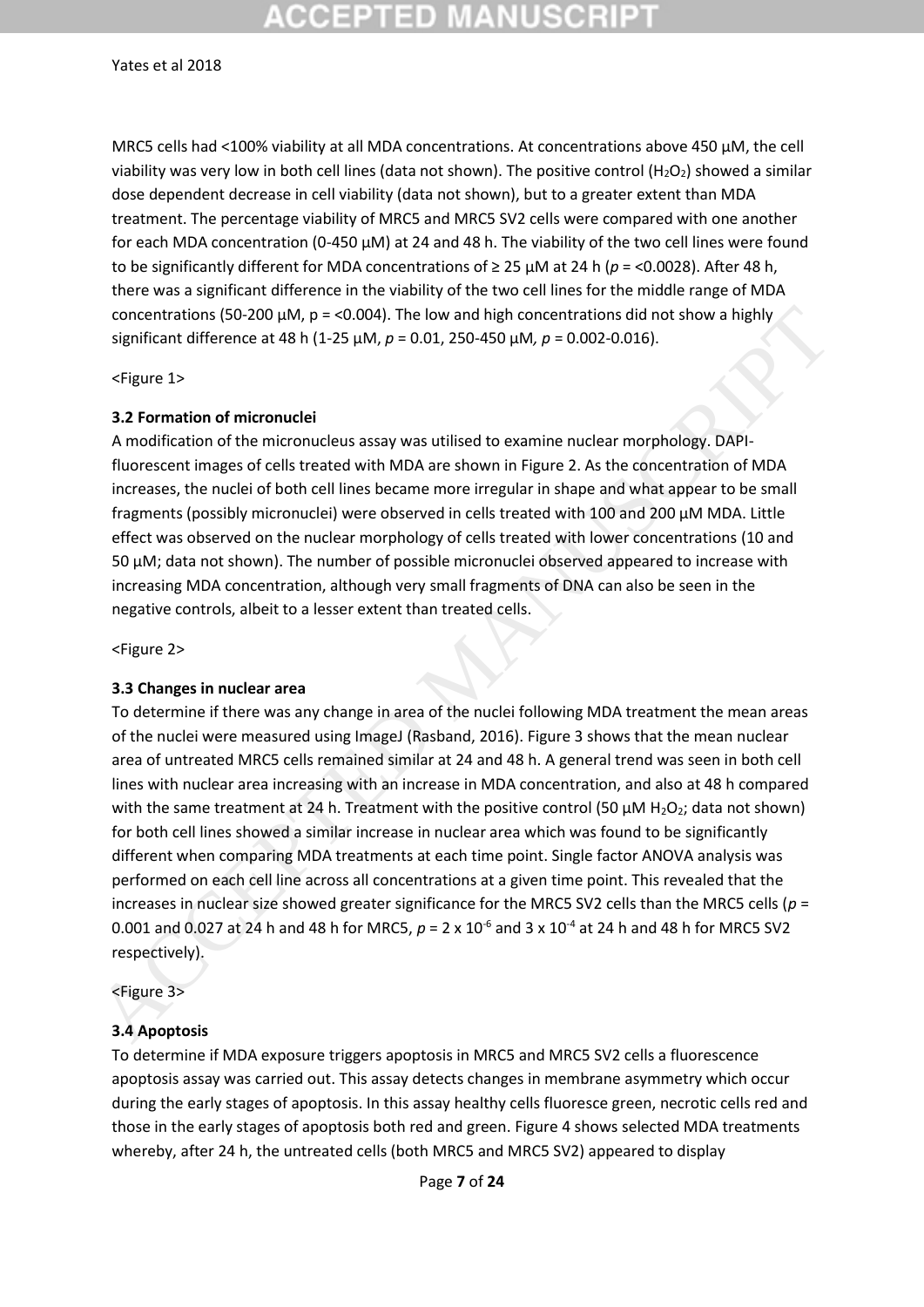# **CCEPTED MANUSCRI**

#### Yates et al 2018

predominantly green fluorescence indicating largely healthy cells. There is however some faint red fluorescence for the MRC5 SV2 cells which may indicate the background level of apoptosis in this population. The 10 µM treatment was very similar to the control in both cases, whereas the 200 µM treatment showed a much greater level of apoptosis (data not shown). Results for 48 h exposure to MDA and exposure with a positive control (100  $\mu$ M H<sub>2</sub>O<sub>2</sub>) gave similar results to those shown in Figure 4 (data not shown).

<Figure 4>

#### **3.5 p53 expression**

In order to determine if MDA induces an increase in p53 protein expression a fluorescence based assay was used. Overall, expression appeared to gradually increase in response to increasing MDA concentrations and treatment time with a slightly more intense fluorescence in the MRC5 SV2 cells than the MRC5 cells (Supplementary Figure 1). However, changes in colour intensity could not be reliably quantified so quantitative analysis of p53 protein expression levels was carried out to determine the relative levels in the two cell lines. Low concentrations of MDA (0 -100 µM), representative of normal biological ranges, were used in order to have sufficiently viable cells (see Figure 1). Ct values were measured for both p53 mRNA and GAPDH mRNA. The latter is a housekeeping gene, for which expression is assumed to remain constant (Barber et al., 2005), and was used as the reference gene to normalize the expression data to give the relative expression of p53 mRNA to GAPDH mRNA. This allows for any discrepancies in cell number and RNA extraction. The untreated (negative) control was used as a calibrator to which the treated samples were compared. The fold induction of p53 mRNA is shown in Figure 5. After 24 h treatment with MDA, p53 mRNA production was induced in both cell lines. Induction was greater at 10 µM MDA for MRC5 cells than MRC5 SV2 cells and gradually decreased up to 100  $\mu$ M MDA, whereas for MRC5 SV2 cells, induction increased at 50 µM MDA and decreased again at 100 µM MDA. After 48 h treatment, p53 mRNA induction was greatly reduced for MRC5 cells, as expected based on viability data (Figure 1), and only slightly reduced for MRC5 SV2 cells compared to 24 h treatment. In order to eliminate background noise due to amplification errors between samples, a cut-off point for fold induction should be applied. It has been suggested that the minimum fold change for significance is  $> 2$ , with some studies suggesting up to 4 fold change as the cut-off point (Dalman et al., 2012). Application of the minimum cut-off point of a 2 fold induction to Figure 5 for the 24 h data would result in all data being statistically significant. Whereas, no results obtained after 48 h would be statistically significant, apart from MRC5 SV2 cells treated with 50 μM. Statistical comparison, using Student's ttest, of fold induction between the cell lines for each treatment showed no significant differences at 24 h (*p* >0.05). Whereas, at 48 h all treatments showed a significant difference between the two cell lines (*p* <0.006). s-rigure 43<br>
an posterior eff. MDA induces an increase in p53 protein expression a fluorescence based<br>
In order to determine if MDA induces an increase in p53 protein expression a fluorescence based<br>
assay was used. Overal

<Figure 5>

#### **3.6 Mutation sequencing of Polymerase Chain Reaction Products**

DNA from MDA treated cells was extracted and a 689 bp section of the human *TP*53 gene was amplified by PCR and the resulting DNA sequence analysed. This included residues 4640-5328 of the 32,772 bp *TP*53 gene, located on chromosome 17 (GenBank accession NG\_017013.2) (Clinvar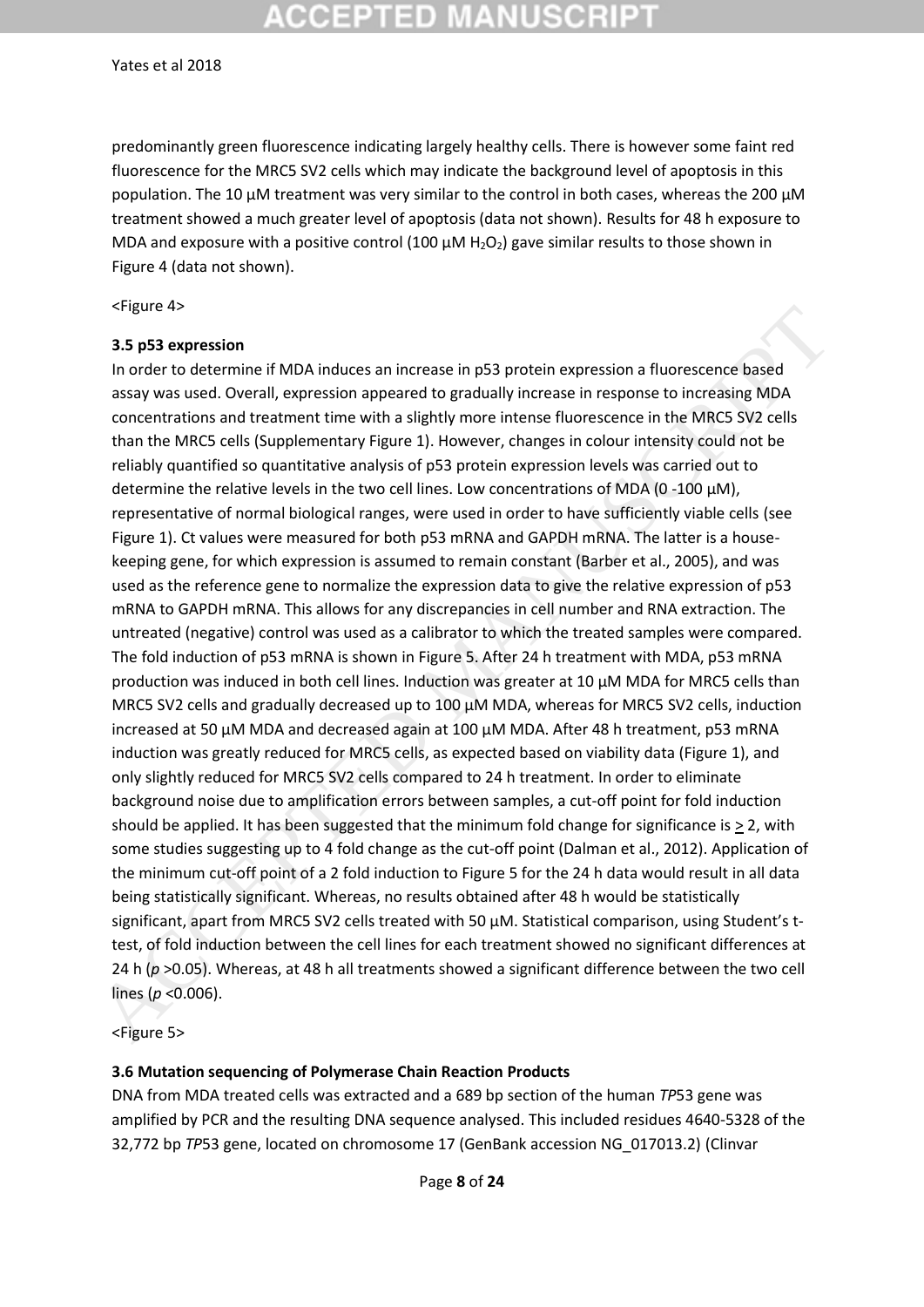# :СЕРТЕD МА

Yates et al 2018

RCV000079205.2, 2013). The sizes of the PCR products were checked by agarose gel electrophoresis and all had single bands at approximately 700 bp in size, corresponding to the PCR product length of 689 bp. The negative control, containing no DNA, had no band, whilst the positive control (H<sub>2</sub>O<sub>2</sub>) produced a single band corresponding to 689 bp (data not shown). PCR amplifies a DNA sequence and any damage to the DNA results in PCR products with an incorrect base compared to the original sequence. These incorrect bases are recorded as mutation to the original DNA sequence. Thus, the mutation sites and the type of mutations detected in the two MDA treated cell lines were compared to the same sequence from the *TP*53 gene (Table 1). In general, more mutations were observed in MRC5 DNA (n=21 MDA, n=20 H<sub>2</sub>O<sub>2</sub>) than for MRC5 SV2 DNA (n=11 MDA, n=12 H<sub>2</sub>O<sub>2</sub>). No mutations occurred in the negative control DNA (untreated), nor in DNA where cells had been treated with 10 µM MDA. This may be due to very low levels of DNA damage and DNA repair mechanisms reversing any damage that may have formed, or that no DNA damage occurred in this relatively short section of DNA sequence under the conditions used. The number of mutations in the PCR products appears to peak at 100 µM MDA treatment for normal cells but there is no consistent pattern in the transformed cells. The data reveals some common mutations, notably a G insertion at residue 4724 (*n* = 7) whereas other common mutations showed a maximum of three occurrences. The mutation spectrum produced by  $H_2O_2$  is very different to that by MDA with a higher number of transitions and tranversions in both cell lines, and very few common mutations showing the different effects of MDA and oxidative stress *per se*. to the same esquence from the *TPS*<sub>3</sub> gener (Table 1). In peneral, more mutations were observed in<br>MCCEPTED MANUSCRIPT (and the magnitude of the MACCE SV2 DNA (n=11 MDA, n=12 H<sub>OO</sub>). No mutations<br>occurred in the negative

#### <Table 1 >

The type and percentage of mutations are summarised in Figure 6. In MRC5 cells treated with MDA, the majority of mutations were insertions, of which were mainly G, T and C (81% in total) but no A insertions. The remainder were transitions (A to G and C to T), and transversions (C to A). All of the mutations that occurred in the MRC5 SV2 cells were insertions (100%), of which the majority were G, but there were insertions of all bases including A which did not occur in the MRC5 cells. The positive control showed a greater variety of mutations than MDA treatments and a higher proportion of insertions in the MRC5 SV2 cells than their normal counterpart (68% *vs* 40%) as seen in the MDA treatments.

#### <Figure 6>

#### **4. Discussion**

Comparison of the effect of MDA on the two cell lines was carried out with a focus on the impact on the *TP*53 gene and the p53 protein. Initial experiments on the effects of MDA showed the viability of the MRC5 cells decreasing more than that of the MRC5 SV2 cells at all concentrations (Figure 1), which is consistent with the MRC5 SV2 cells being transformed and hence lacking normal cell cycle control in response to toxic compounds (Huschtscha and Holliday, 1983). In general, the viability initially increased at low concentrations and then decreased after 24 h and with increasing MDA concentrations, and decreased further after 48 h for both cell lines, but to a greater extent with MRC5 cells. Similar trends have been observed in cell lines treated with other chemicals e.g. LL24 human fibroblast cells treated with benzene (Giuliano et al., 2009), and MRC5 cells and A549 human adenocarcinoma cells treated with cigarette smoke products (Liu et al., 2015), whereby low doses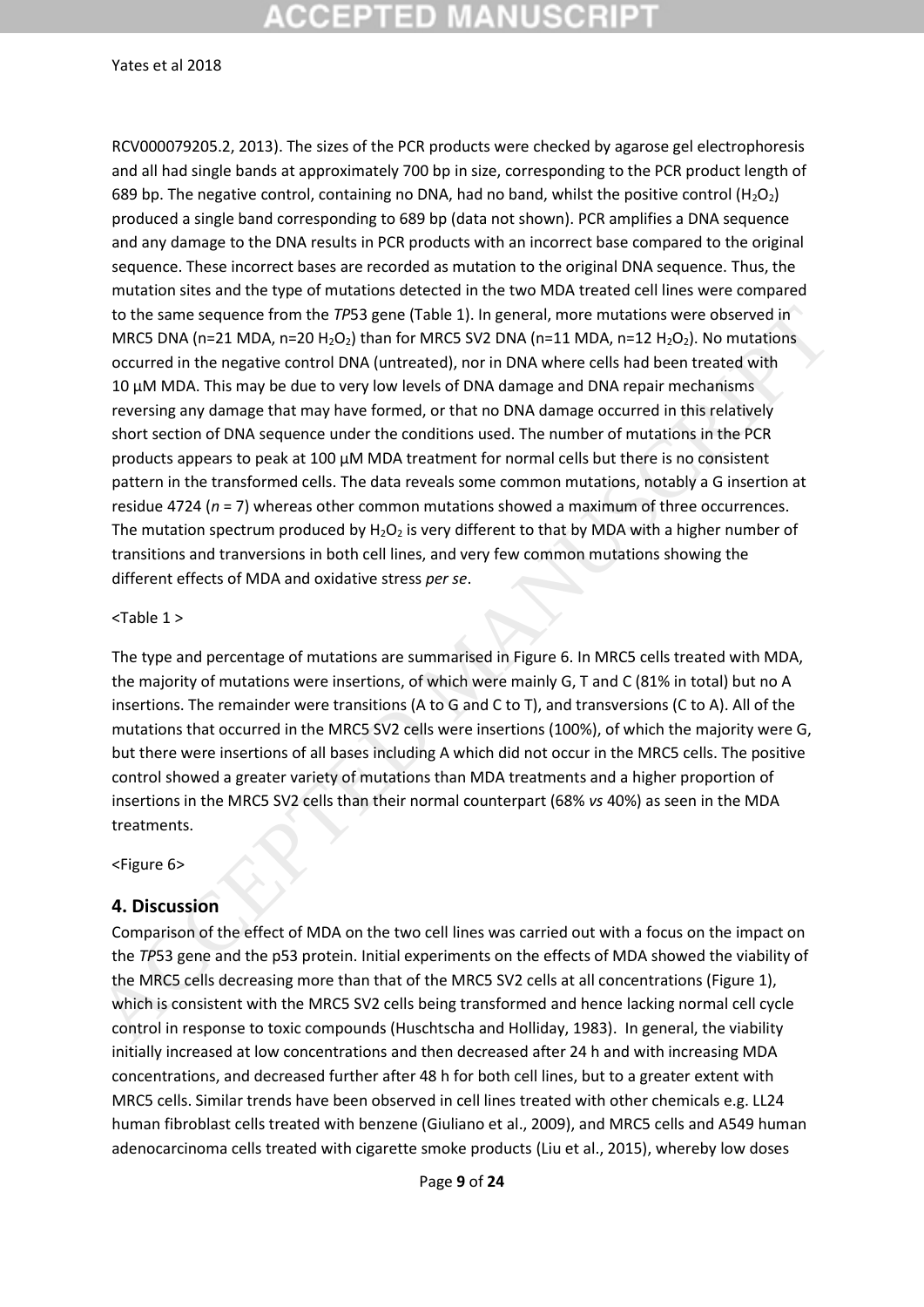## **CCEPTED MANUSCRIPT**

Yates et al 2018

caused increased cell proliferation and higher doses were inhibitory. It was suggested that low doses cause defects in cell cycle control allowing increased proliferation as seen here.

Changes in the nuclei were observed in the form of both the appearance of micronuclei as MDA concentration increased (Figure 2) and the increase in the nuclear area (Figure 3). This was observed in both cell lines and indicates some reorganisation of the cytoskeleton, which may cause the cells to spread out and flatten. This would make the nucleus appear to be larger, or there may have actually been an increase in the volume of the nucleus. A similar observation was made in human primary diploid fibroblasts that had senesced, whereas apoptotic cells contracted and detached (Bladier et al., 1997). As the significance of treatment with MDA on nuclear area was lower at 48 h than 24 h, this may indicate that cells were starting to become apoptotic and beginning to contract. 3-D imaging and measurement of the nuclear volume would be required to confirm changes to nuclear size as opposed to flattening of the cells.

Apoptosis was seen to increase with MDA concentrations in both cell lines, albeit to a lesser degree in the MRC5 SV2 cells (Figure 4). Some cells were observed to be in the early stages of apoptosis, but still viable, and hence may have undergone reorganisation of the cytoskeleton which correlates with the changes seen in nuclear morphology. Thus it appears that transformation by SV40 reduced the level of apoptosis in this cell line which may be due to reduced activation of p53 dependent apoptotic factors or other factors such as pRb as mentioned earlier. The influence on p53 is consistent with a study of RKO (human colorectal carcinoma, wild type p53) and H1299 (human lung adenocarcinoma, p53-null) cells where MDA caused an increase in the apoptotic response with irreversible cell cycle arrest at  $G_1/S$  and  $G_2/M$  and elevation of p53 protein levels, and an increase in M1dG adducts (Ji et al., 1998). Another study of human bone marrow mesenchymal stem cells found that increasing concentrations of MDA (up to 1 mM) decreased the cell count, increased the population doubling time, decreased cell viability and triggered apoptosis (Li et al., 2006), as observed here. Detail in interession in the mustake of the methematic systemic observed in the and in the product of the significance of treatment infinity in all, 1997). As the significance of treatment with MDA on nuclear area was low

Increasing MDA gave an increase in p53 expression but also a change in the location of the protein (Supplementary Figure 1). p53 is synthesised in the cytoplasm and, when subject to cellular stress, p53 re-locates from the cytoplasm of the cell to the nucleus, where it is required to inhibit the growth of malignant cells (O'Brate and Giannakakou, 2003) At a low concentration, p53 was mainly in the cytoplasm where it is kept at low levels by interacting with Mdm-2 in unstressed cells, preventing transport to the nucleus. Increased levels of p53 protein were observed in the nuclei of cells treated with higher concentrations of MDA. This is consistent with cleavage of p53-Mdm-2 in response to stress, for example DNA damage, which activates p53 and is transported from the cytoplasm to the nucleus. There appears to be a greater effect for MRC5 SV2 cells than for MRC5 cells at 48 h which may be due to the sequestration of p53 in MRC5 SV2 cells causing a different response to their normal counterpart (Huschtscha and Holliday, 1983). Furthermore, quantitation of induction showed that p53 mRNA was increased to a greater extent at low concentrations compared to treatment with higher concentrations of MDA, and to a greater extent at 24 h than 48 h (Figure 5) which correlates with the qualitative observations. MRC5 SV2 cells continued to have induction of p53 mRNA after 48 h, albeit to a lesser extent than after 24 h, unlike the MRC5 cells. The difference in expression of p53 is clearly seen between the two cell lines with sequestration of p53 in MRC5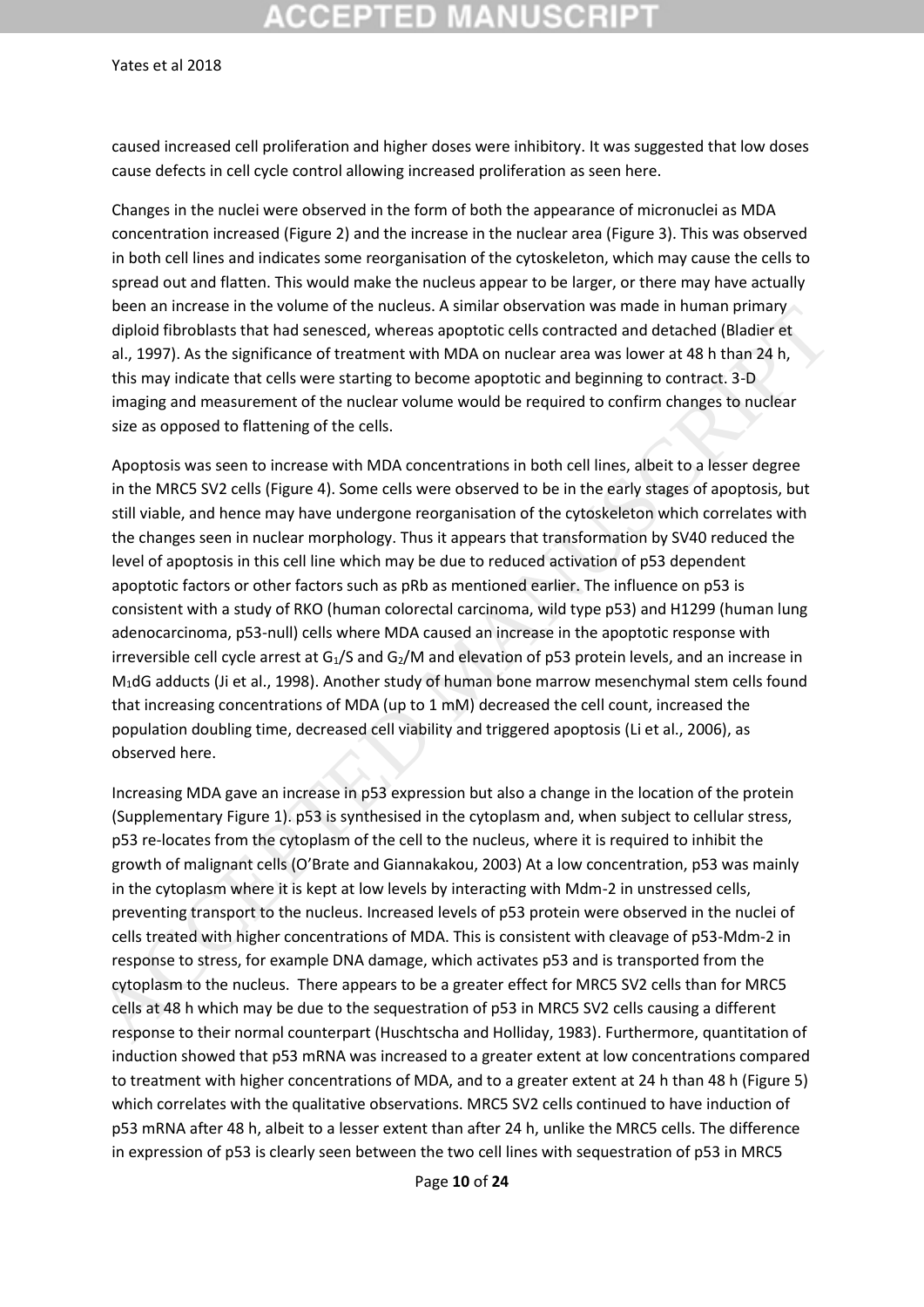## **CCEPTED MANUSCRIPT**

Yates et al 2018

SV2 cells inducing the cells to express a greater amount of p53 to compensate for the bound p53. Studies of p53 expression in non-small cell lung carcinoma found high levels in 90% of tumours (Cherneva et al., 2009), and increased p53 expression in human colon cancer cells treated with inositol hexaphosphate (Weglarz et al., 2006) although a decline in p53 mRNA expression was observed in human bronchial epithelial cells in response to treatment with aflatoxin  $B_1$  (Van Vleet et al., 2006). Thus, there are differing cellular responses with regards to p53 expression dependant on the cause and site of the damage.

Mutation sequencing of the PCR products of DNA extracted from MDA treated cells showed almost double the number of mutations for MRC5 cells than the MRC5 SV2 cells (Table 1). In particular, the low concentrations (up to 100 µM) which are more representative of biological levels of MDA, showed more mutations in the normal cells than the transformed cells. The number of mutations in normal cells appears to increase up to 100  $\mu$ M whereas the transformed cells do not show a doseresponse relationship at any point. This may be due to the differing viabilities of the cells which showed that the transformed cells had much higher viability at low concentrations of MDA than normal cells, or that the cells respond in a number of different ways due to being transformed. Moreover, the type of mutations differed to those generated by hydroxyl radicals demonstrating the specific role of MDA. MRC5 showed predominantly insertions and some transitions and transversions whereas MRC5 SV2 cells exhibited only insertions (Figure 6). The predominant mutation was the G insertion at residue 4724, indicating a potential mutation hotspot in this DNA sequence. Exon 1 is located between residues 4953 and 5176 of the *TP*53 gene sequence, within the 689 bp region sequenced here. However, this region had only two mutations in the MRC5 cells and none in the MRC5 SV2 cells for MDA treatments, whereas the positive control did induce a few mutations in exon 1 of both cell lines. The 689 bp sequence examined aligns to residues 1841 to 1153 of the 17432 bp *Wrap53* gene sequence (Clinvar RCV000079205.2, 2013) in the antisense direction. Other studies have shown that MDA induces frameshift mutations and base pair substitutions (Benamira et al, 1995; Del Rio et al, 2005; Niedernhofer et al., 2003) as well as formation of  $M_1$ dG adducts.  $M_1$ dG is also mutagenic in mammalian cells, with the majority of mutations occurring as base substitutions and some frameshift mutations (insertions or deletions) (Stafford et al, 2009). Thus, there are several studies with similar mutations to those presented here. However, the presence of mutations detected by PCR and sequencing does not confirm that  $M_1$ dG adducts formed as the methodology used here involves PCR amplification of cellular DNA and therefore detects all mutations arising from damage to the DNA sequence rather than specific adduct formation. In the *TP*53 gene of lung cancer cells, the majority of mutations were transversions, of which there was a strong link between these types of mutation and cigarette smoking (Soussi et al., 2000), whereas there was an increase in transitions in *TP*53 lung cancer mutation spectra in non-smokers (Kim et al., 2012). However, an increase in frameshift mutations was observed in former or non-smokers who were exposed to passive smoking (Vähäkangas 2001) which correlates with the mutations found herein indicating that oxidative stress may play an important role in lung cancer associated with passive smokers. All of the aforementioned studies examined the main coding regions of *TP*53 (exons 2-11), whereas the region studied here has not been extensively studied previously (Liu and Bodmer, 2006). Hence, comparison of the type of mutations in lung fibroblast cells to other studies reveals that MDA mutations result in mainly Mutation sequencing of the PCR products of DNA extracted from MDA treated cells showed almost<br>double the number of mutations for MACS cells it han the MACS SV2 cells TFabe 1. In particular, the<br>look concentrations (up to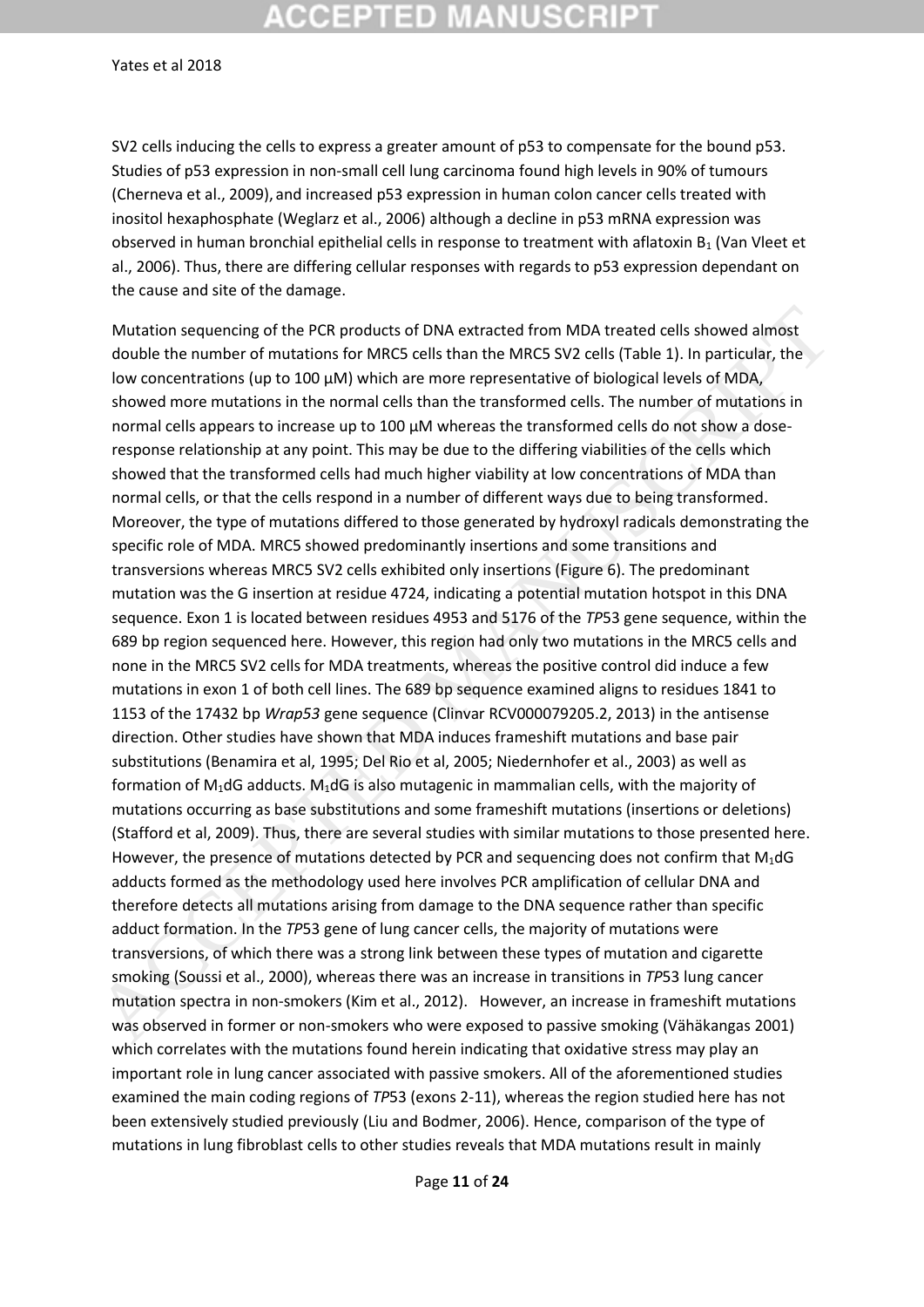# ∶CEPTED MAI

#### Yates et al 2018

frameshift mutations as seen in passive smokers (Vähäkangas 2001) rather than the mutation spectrum seen in smokers. Furthermore, the mutation spectrum is modified by the status of the *TP*53 gene in the lung fibroblast cells used in this study.

#### **5. Conclusion**

The effect of MDA on the two lung fibroblast cell lines differed and the focus of the current study was on the effects on the *TP*53 gene and p53 protein. However, it is acknowledged that SV40 cell transformation induces a raft of other changes that may also affect the differing response of the cell lines It was found that MDA had a greater impact on the viability and p53 expression of normal cells as would be expected in response to a carcinogen, whereas transformed cells were slower to respond. Furthermore, the mutation spectra of the PCR products differed both in number and type. This indicates that transformed cells fail to respond appropriately to MDA exposure, or potentially other mutagens, which may result in higher levels of cancer and that this may be due to the altered response of the *TP*53 gene or other factors affected by SV40 transformation of the cells. The mutation spectrum differs from that seen in lung cancer cases suggesting that MDA, and hence oxidative stress, is not a major factor for lung cancer. However, an important finding of our study was that the predominant MDA-induced mutations in both cell lines were similar to those found in non-smokers and passive smokers (Vähäkangas 2001). MDA has long been associated with oxidative stress and, hence, the mutation spectrum observed herein has implications for future inhalation exposure studies such as in passive smokers or (passive) vapers, and other sources of inhalation such as environmental or occupational exposures. transformation induces a raft of other changes that may also affect the differing response of the cell<br>times it was found that MDA had a greater impact on the viability and p53 expression of normal cells<br>as would be expect

### **Funding**

This research did not receive any specific grant from funding agencies in the public, commercial, or not-for-profit sectors.

### **Conflicts of interest**

There are no conflicts of interest to declare.

#### **References**

Atasayar, S., Orhan, H., Özgüneş, H., 2004. Malondialdehyde quantification in blood plasma of tobacco smokers and non-smokers. Fabad J. Pharm. Sci., 29**,** 15-19.

Barber, R.D., Harmer, D.W., Coleman, R.A., Clark, B.J., 2005. GAPDH as a housekeeping gene: analysis of GAPDH mRNA expression in a panel of 72 human tissues. Physiol. Genomics, 21**,** 389-395.

Benamira, M., Johnson, K., Chaudhary, A., Bruner, K., Tibbetts, C., Marnett, L.J., 1995. Induction of Mutations by Replication of Malondialdehyde- Modified M13 DNA in Escherichia-Coli - Determination of the Extent of DNA Modification, Genetic Requirements for Mutagenesis, and Types of Mutations Induced. Carcinogenesis, 16**,** 93-99.

Bladier, C., Wolvetang, E.J., Hutchinson, P., De Haan, J.B., Kola, I., 1997. Response of a Primary Human Fibroblast Cell Line to H<sub>2</sub>O<sub>2</sub>: Senescence-like Growth Arrest or Apoptosis? Cell Growth and Differentiation, 8**,** 589-598.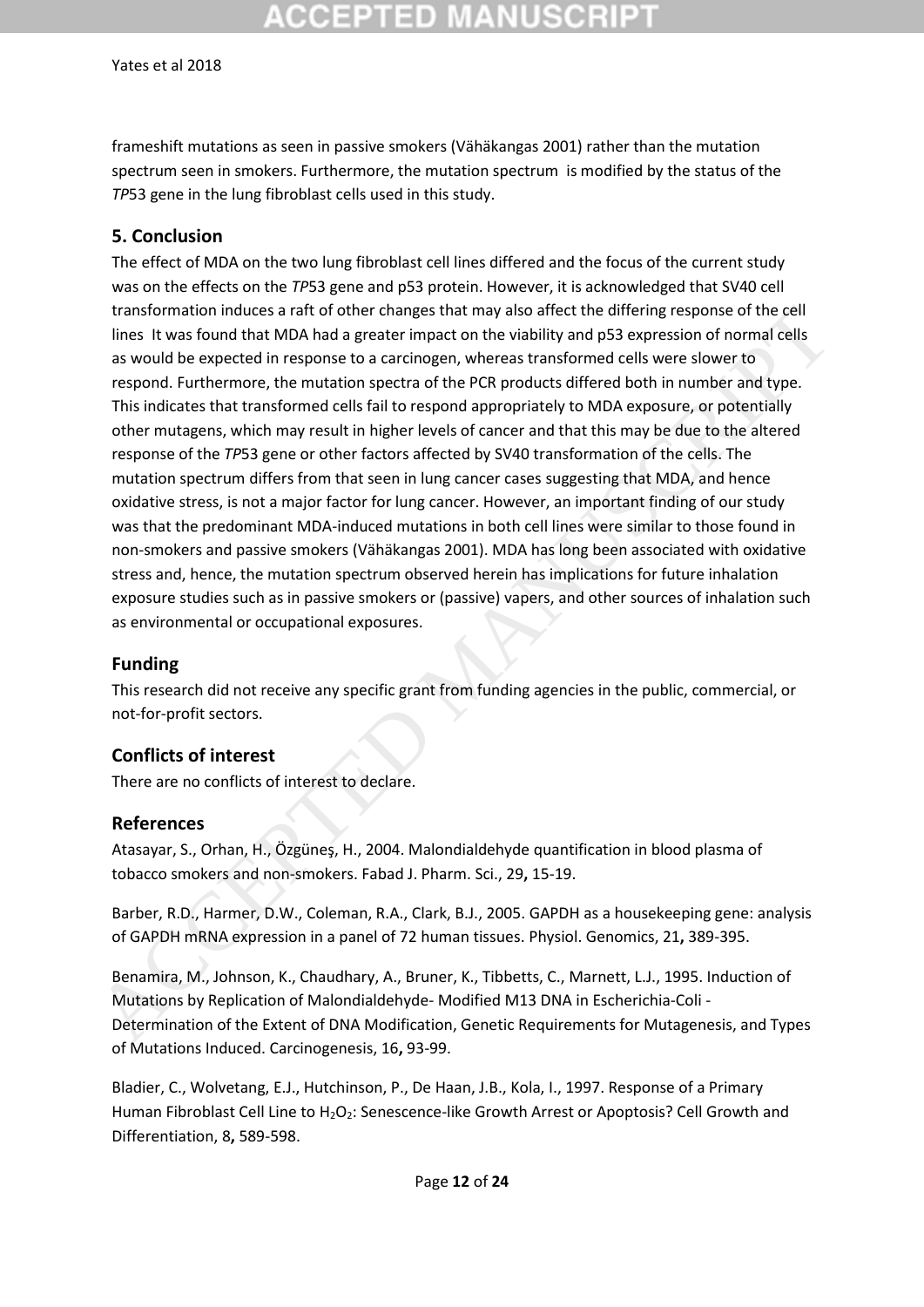Bono, R., Romanazzi, V., Munnia, A., Piro, S., Allione, A., Ricceri, F., Guarrera, S., Pignata, C., Matullo, G., Wang, P., Giese, R.W., Peluso, M., 2010. Malondialdehyde-Deoxyguanosine Adduct Formation in Workers of Pathology Wards: The Role of Air Formaldehyde Exposure. Chem. Res. Toxicol., 23**,** 1342- 1348.

Chaudhary, A.K., Nokubo, M., Reddy, G.R., Yeola, S.N., Morrow, J.D., Blair, I.A., Marnett, L.J., 1994. Detection of Endogenous Malondialdehyde-Deoxyguanosine Adducts in Human Liver. Science, 265**,** 1580-1582.

Cherneva, R.V., Georgiev, O.B., Petrov, D.B., Dimova, I.I., Toncheva, D.I., 2009. Expression levels of p53 messenger RNA detected by real time PCR in tumor tissue, lymph nodes and peripheral blood of patients with non-small cell lung cancer - new perspectives for clinicopathological application. Biotech. Biotech. Equipment, 23. 1580–1582.<br>
Chemeva, R.V., Georgiev, O.B., Petrov, D.B., Dimova, I.I., Toncheva, D.1, 2009. Expression levels of<br>
Chemeva, R.V., Georgiev, O.B., Petrov, D.B., Dimova, I.I., Toncheva, D.1, 2009. Expression levels of<br>
pp33 m

CLCBIO, 2014. CLC Main Workbench. www.clcbio.com.

Couraud, S., Zalcman, g., Milleron, B., Morin, F., Souquet P.-J., 2012. Lung cancer in never smokers – A review. Eur. J. Cancer, 48, 1299– 1311

Dalman, M.R., Deeter,A., Nimishakavi, G., Duan, Z.-H., 2012. Fold change and p-value cutoffs significantly alter microarray interpretations. BMC Bioinformatics, 13**,** S11.

Del Rio, D., Stewart, A.J., Pellegrini, N., 2005. A review of recent studies on malondialdehyde as toxic molecule and biological marker of oxidative stress. Nutr. Metab. Carbiovasc. Dis., 15**,** 316-328.

Feng, Z.H., Hu, W.W., Marnett, L.J., Tang, M.S., 2006. Malondialdehyde, a major endogenous lipid peroxidation product, sensitizes human cells to UV- and BPDE-induced killing and mutagenesis through inhibition of nucleotide excision repair. Mutat. Res.-Fundam. Mol. Mech. Mutagen., 601**,** 125-136.

Flicek, P., Amode, M.R., Barrell, D., Beal, K., Brent, S., Carvalho-Silva, D., Clapham, P., Coates, G., Fairley, S., Fitzgerald, S., 2011. Ensembl 2012. Nucleic Acids Res., 40**,** D84-D90.

Giuliano, M., Stellavato, A., Cammarota, M., Lamberti, M., Miraglia, N., Sannolo, N. and De Rosa, M., 2009. Effects of low concentrations of benzene on human lung cells in vitro. 188, 130–136.

Hecht, S.S. 2008., Progress and Challenges in Selected Areas of Tobacco Carcinogenesis. Chem. Res. Toxicol., 21**,** 160-171.

Hernandez-Boussard, T.M., Hainaut, P., 1998. A specific spectrum of p53 mutations in lung cancer from smokers: review of mutations compiled in the IARC p53 database. Environ. Health Perspect., 106**,** 385-391.

Huschtscha, L., Holliday, R., 1983. Limited and unlimited growth of SV40-transformed cells from human diploid MRC-5 fibroblasts. J. Cell Sci., 63**,** 77-99.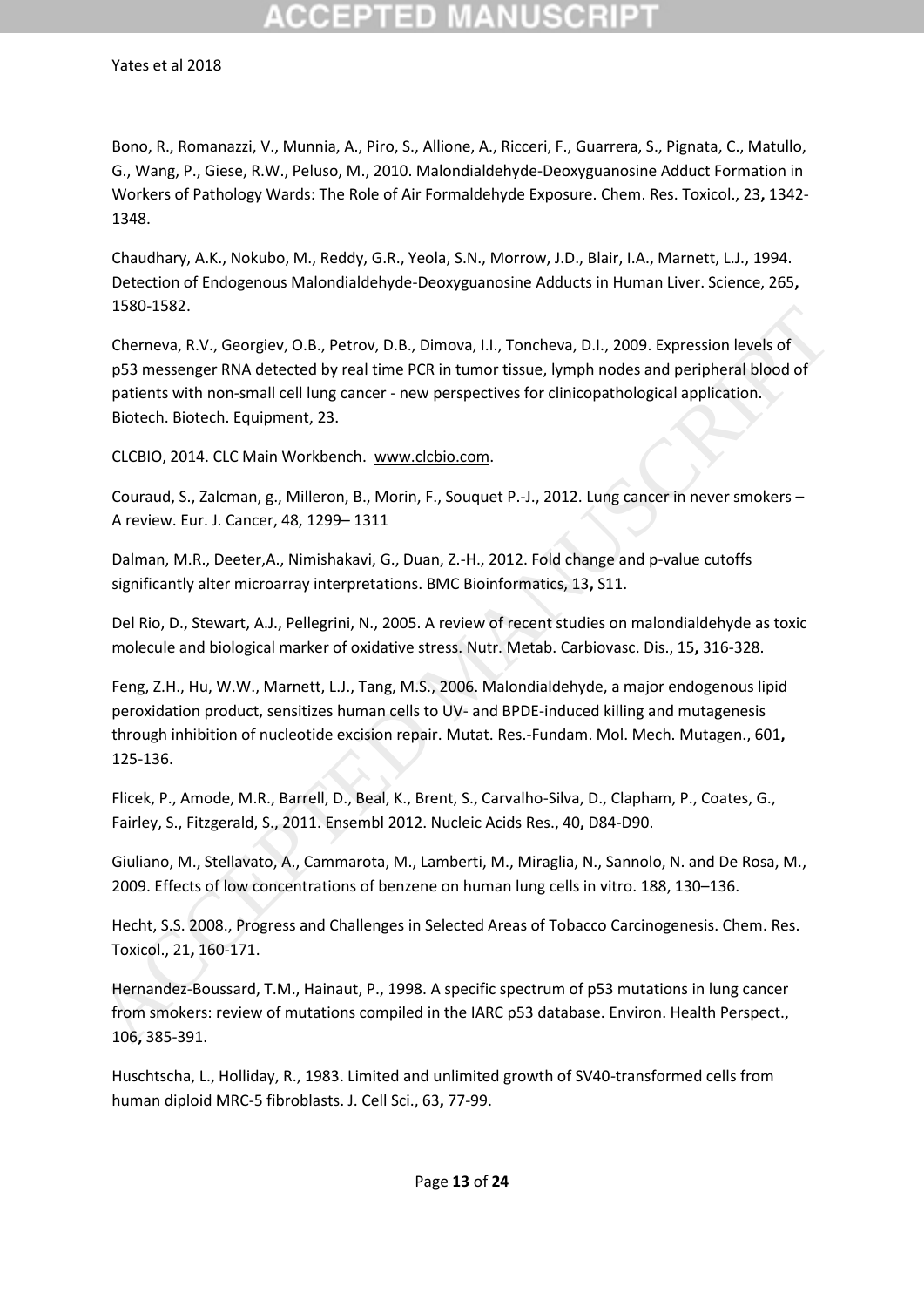Ji, C., Rouzer, C.A., Marnett, L.J., Pietenpol, J.A., 1998. Induction of cell cycle arrest by the endogenous product of lipid peroxidation, malondialdehyde. Carcinogenesis, 19**,** 1275-1283.

Kim, S.-I., Yoon, J.-I., Tommasi, S., Besaratinia, A., 2012. New experimental data linking secondhand smoke exposure to lung cancer in nonsmokers. The FASEB Journal, 26**,** 1845-1854.

Lane, M.A., Abdellatif, N., Baunoch, D.A., Kaufman, L.M., Adelson, M.D., Reece, M.T., 1995. Deletion of *TP*53 exon-1 in human epithelial ovarian-cancer. Oncol. Rep., 2, 529-536.

Leuratti, C., Singh, R., Deag, E.J., Griech, E., Hughes, R., Bingham, S.A., Plastaras, J.P., Marnett, L.J., Shuker, D.E.G., 1999. A Sensitive immunoslot-blot assay for detection of malondialdehydedeoxyguanosine in human DNA. In: Singer, B., Bartsch, H. (eds.) Exocyclic DNA Adducts in Mutagenesis and Carcinogenesis. Lyon: IARC. Leuratti, C., Singh, R., Deag, E.J., Griech, E., Hughes, R., Bingham, S.[A](https://www.ncbi.nlm.nih.gov/clinvar/RCV000079205/)., Plastaras, J.P., Marnett, L.J.,<br>Shuker, D.E.G., 1999. A Sensitive immunoslot-blot assay for detection of malondialdehyde-<br>dooxyguanosine in inuman

Li, G., Li, H., Wang, B., Yin, D., 2006. Effects of malondialdehyde on growth and proliferation of human bone marrow mesenchymal stem cells in vitro. Front. Biol. China, 1**,** 131-136.

Liu, M., Poo, W.-K., Lin, Y.-L., 2015. Pyrazine, 2-ethylpyridine, and 3-ethylpyridine are cigarette smoke components that alter the growth of normal and malignant human lung cells, and play a role in multidrug resistance development. Exp. Mol. Pathol., 98**,** 18-26.

Liu, Y., Bodmer, W.F., 2006. Analysis of P53 mutations and their expression in 56 colorectal cancer cell lines. Proc. Natl. Acad. Sci. U.S.A., 103**,** 976-981.

Livak, K.J., Schmittgen, T.D., 2001. Analysis of relative gene expression data using real-time quantitative PCR and the 2<sup>−</sup> ΔΔCT method. Methods, 25**,** 402-408.

Lykkesfeldt, J., 2007. Malondialdehyde as biomarker of oxidative damage to lipids caused by smoking. Clinica Chimica Acta 380: 50-58

Maglott, D., Ostell, J., Pruitt, K.D., Tatusova, T., 2011. Entrez Gene: gene-centered information at NCBI. Nucleic Acids Res., 39**,** D52-D57.

Montesano, R., Hainaut, P., Wild, C., 1997. Hepatocellular carcinoma: from gene to public health. J. Natl. Cancer Inst., 89**,** 1844-1851.

Munnia, A., Bonassi, S., Verna, A., Quaglia, R., Pelucco, D., Ceppi, M., Neri, M., Buratti, M., Taioli, E., Garte, S., Peluso, M., 2006. Bronchial malondialdehyde DNA adducts, tobacco smoking, and lung cancer. Free Radic. Biol. Med., 41**,** 1499-1505.

Clinvar RCV000079205.2, 2013, NCBI , National Center for Biotechnology Information, USA. https://www.ncbi.nlm.nih.gov/clinvar/RCV000079205/ (accessed 09/08/2018).

Niedernhofer, L.J., Daniels, J.S., Rouzer, C.A., Greene, R.E., Marnett, L.J., 2003. Malondialdehyde, a product of lipid peroxidation, is mutagenic in human cells. J. Biol. Chem., 278**,** 31426-31433.

O'Brate, A., Giannakakou, P., 2003. The importance of p53 location: nuclear or cytoplasmic zip code? Drug Resistance Updates, 6**,** 313-322.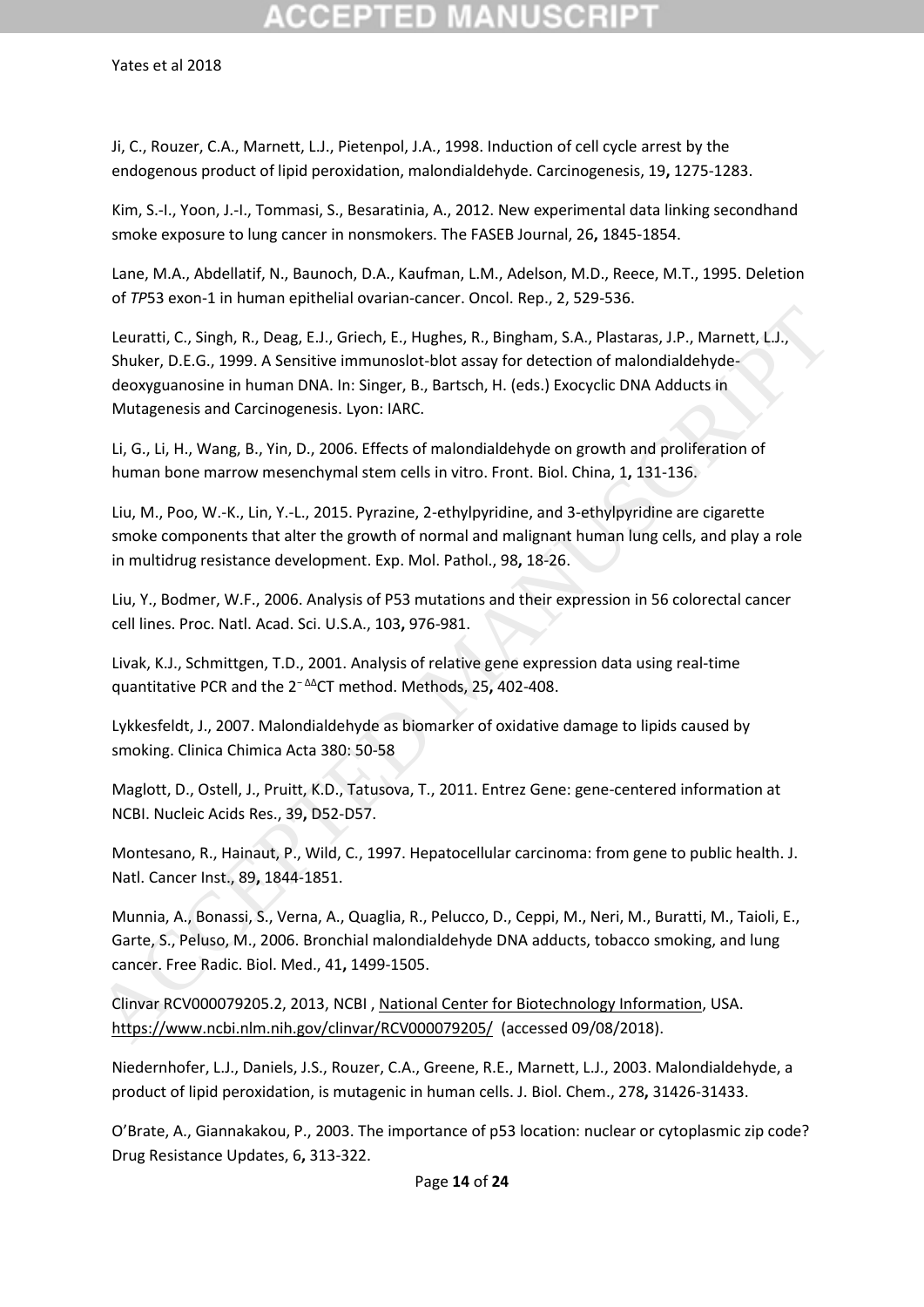Peluso, M., Munnia, A., Ceppi, M., Giese, R.W., Catelan, D., Rusconi, F., Godschalk, R.W.L., Biggeri, A., 2013. Malondialdehyde-deoxyguanosine and bulky DNA adducts in schoolchildren resident in the proximity of the Sarroch industrial estate on Sardinia Island, Italy. Mutagenesis, 28**,** 315-321.

Pipas, J.M., 2009. SV40: Cell transformation and tumorigenesis. Virology, 384**,** 294-303.

Rasband, W.S., 1997. ImageJ, U. S. National Institutes of Health, Bethesda, Maryland, USA,. https://imagej.nih.gov/ij/index.html 1997-2016 (accessed 23/11/2017)

Reuter, S., Gupta, S.C., Chaturvedi, M.M., Aggarwal, B.B., 2010. Oxidative stress, inflammation, and cancer: How are they linked? Free Rad. Biol. Med., 49, 1603-1616.

Rivlin, N., Brosh, R., Oren, M., Rotter, V., 2011. Mutations in the p53 Tumor Suppressor Gene: Important Milestones at the Various Steps of Tumorigenesis. Genes and Cancer, 2**,** 466-474.

Shah, K.V., 2007. SV40 and human cancer: A review of recent data. Int. J. Cancer, 120, 215-223.

Soussi, T., Dehouche, K., Beroud, C., 2000. p53 website and analysis of p53 gene mutations in human cancer: forging a link between epidemiology and carcinogenesis. Human Mut., 15**,** 105-113.

Stafford, J.B., Eoff, R.L., Kozekova, A., Rizzo, C.J., Guengerich, F.P., Marnett, L.J., 2009. Translesion DNA synthesis by human DNA polymerase n on templates containing a pyrimidopurinone deoxyguanosine adduct, 3-(2'-deoxy-β-D-erythro-pentofuranosyl)pyrimido-[1,2-α]purin-10(3H)-one. Biochemistry, 48**,** 471-480. Reuter, S., Gupta, S.C., Chaturvedi, M.M., Aggarwal, B.B., 2010. Oxidative stress, inflammation, and<br>cancer: How are they linked? Free Rad. Biol. Med., 49, 1603-1616.<br>Rivlin, N., Brosh, R., Oren, M., Rotter, V., 2011. Muta

Untergasser, A., Cutcutache, I., Koressaar, T., Ye, J., Faircloth, B.C., Remm, M., Rozen, S.G., 2012. Primer3—new capabilities and interfaces. Nucleic Acids Res., 40**,** e115-e115.

Vähäkangas, K.H., Bennett, W.P., Castrén, K., Welsh, J.A., Khan, M.A., Blömeke, B., Alavanja, M.C.R., Harris, C.C., 2001. Mutations in Lung Cancers from Former and Never-Smoking Women. Cancer Res., 61**,** 4350-4356.

Van Vleet, T.R., Watterson, T.L., Klein, P.J., Coulombe, J.R.A., 2006. Aflatoxin B<sub>1</sub> alters the expression of p53 in cytochrome P450-expressing human lung cells. Toxicol. Sci., 89**,** 399-407.

Vijayan, G., Sundaram, R.C., Bobby, Z., Hamide, A., Selvaraj, N., Dasse, N.R., 2007. Increased plasma malondialdehyde and fructosamine in anemic H pylori infected patients: Effect of treatment. World J Gastroenterol., 13, 796–800.

Weglarz, L., Molin, I., Orchel, A., Parfiniewicz, B., Dzierzewicz, Z., 2006. Quantitative analysis of the level of p53 and p21<sup>waf1</sup>mRNA in human colon cancer HT-29 cells treated with inositol hexaphosphate. Acta Biochimica Polonica, 53**,** 349-356.

Xu-Monette, Z.Y., Medeiros, J.L., Li, Y., Orlowski, R.Z., Andreeff, M., Bueso-Ramos, C.E., Greiner, T.C., Mcdonnell, T.J., Young, K.H., 2012. Dysfunction of the TP53 tumour suppressor gene in lymphoid malignancies. Blood, 119**,** 3668-3683.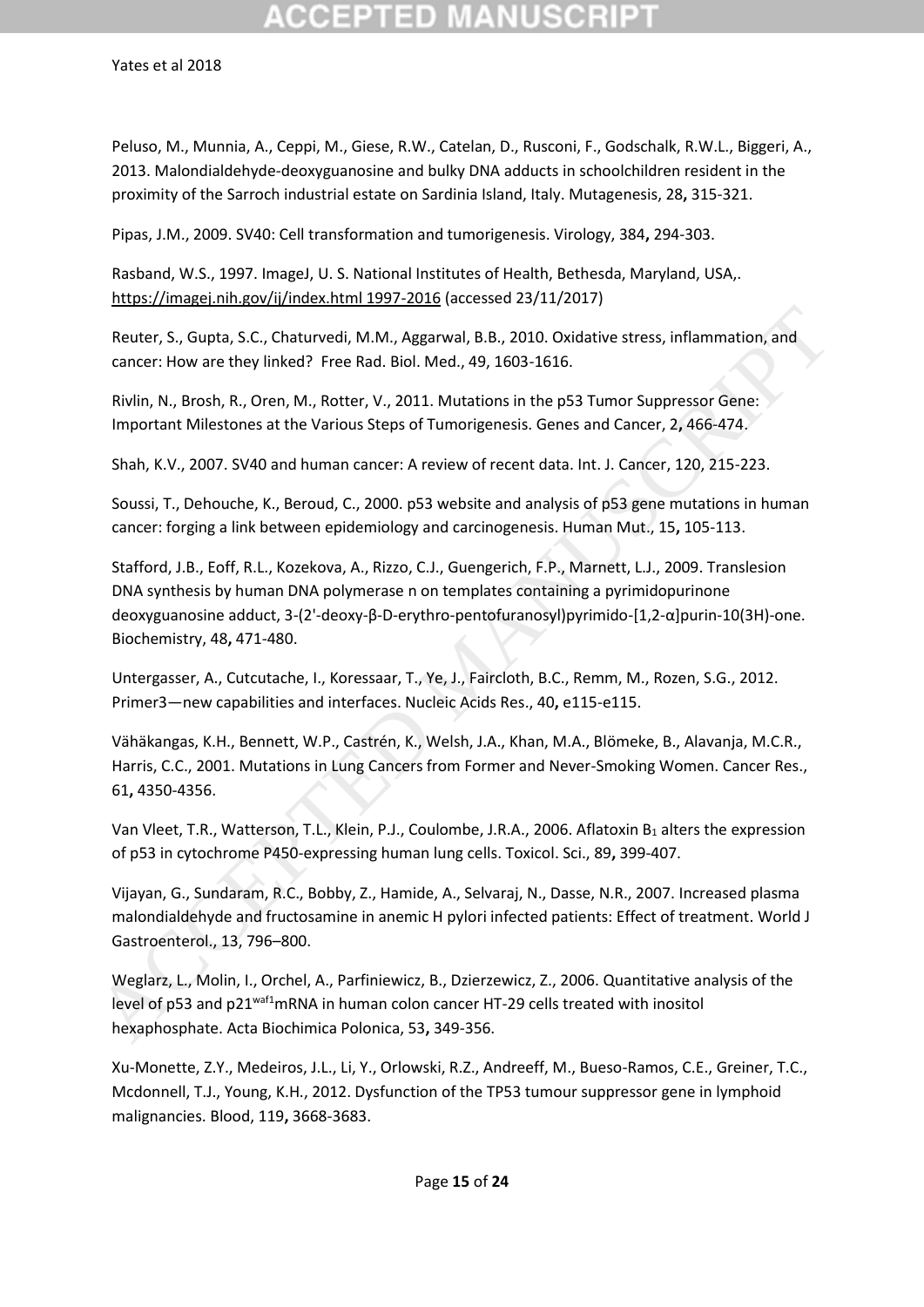# D

Yates et al 2018

Ye, J., Coulouris, G., Zaretskaya, I., Cutcutache, I., Rozen, S., Madden, T.L., 2012. Primer-BLAST: a tool to design target-specific primers for polymerase chain reaction. BMC Bioinformatics, 13**,** 134.

Ziegler, A., Leffell, D.J., Kunala, S., Sharma, H.W., Gailani, M., Simon, J.A., Halperin, A.J., Baden, H.P., Shapiro, P.E., Bale, A.E., 1993. Mutation hotspots due to sunlight in the p53 gene of nonmelanoma skin cancers. Proc. Natl. Acad. Sci. U.S.A, 90**,** 4216-4220.

ACCEPTED MANUSCRIPT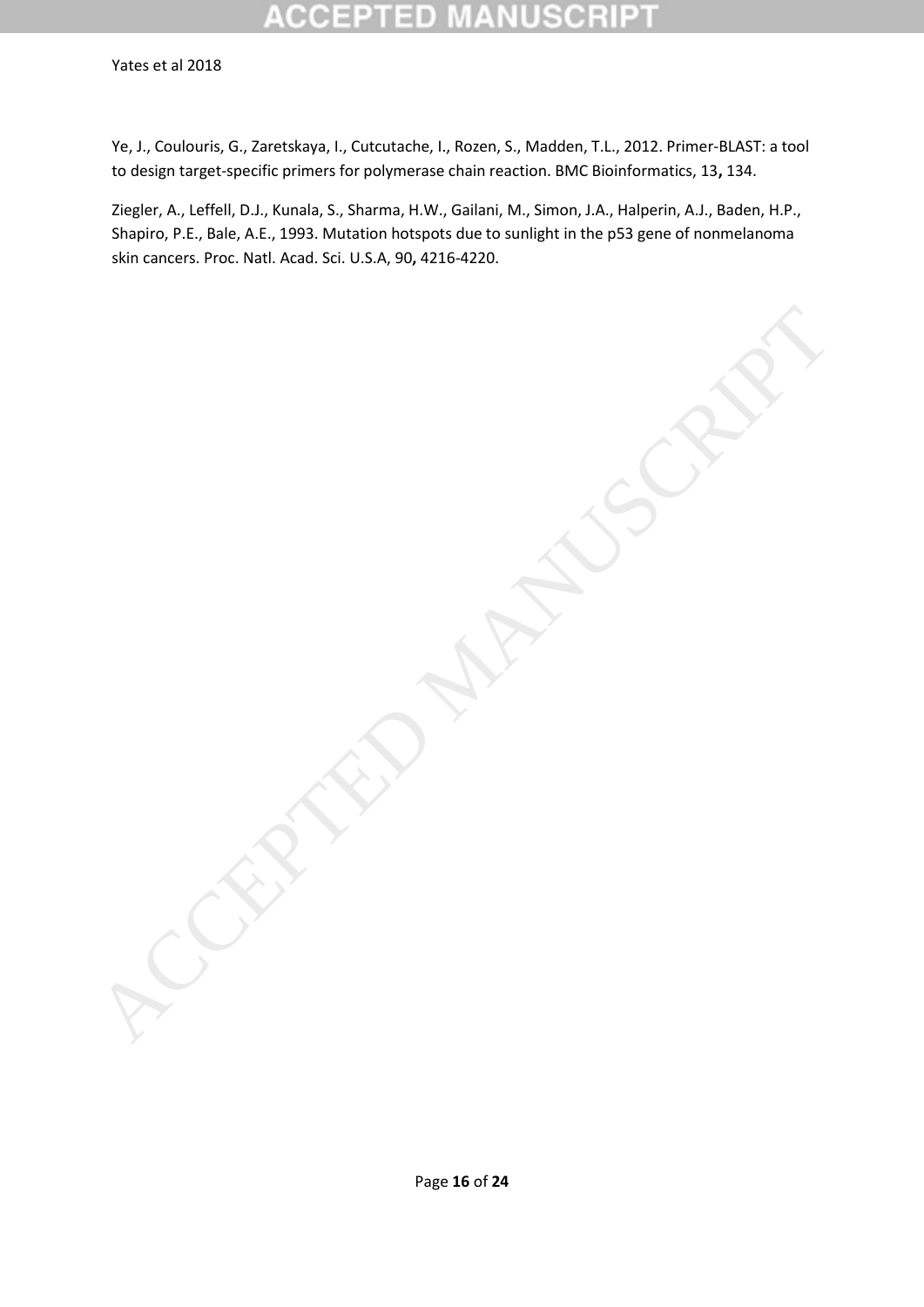## **ACCEPTED MANUSCRIPT**

## **Tables**

**Table 1.** Mutation type and position of mutations in DNA from MRC5 and MRC5 SV2 cells treated with MDA (10-1000  $\mu$ M) and H<sub>2</sub>O<sub>2</sub> (50-100  $\mu$ M) for 48 h. Ins = insertion.

|             | <b>MDA MRC5</b>        |                   | <b>MRC5 SV2</b>   |                         |     | $H2O2$ MRC5 |                       | <b>MRC5 SV2</b> |                          |
|-------------|------------------------|-------------------|-------------------|-------------------------|-----|-------------|-----------------------|-----------------|--------------------------|
|             | (µM) Residue           | <b>Mutation</b>   |                   | <b>Residue Mutation</b> |     |             | (µM) Residue Mutation |                 | <b>Residue Mutation</b>  |
| $\mathbf 0$ |                        |                   |                   |                         |     |             |                       |                 |                          |
| 10          |                        |                   |                   |                         |     |             |                       |                 |                          |
| 50          | $4821^a$               | $C \rightarrow T$ | 4724              | G ins                   | 50  | 4714'       | $A \rightarrow G$     | 5215            | G ins                    |
|             | 5149                   | G ins             |                   |                         |     | 4724f       | G ins                 |                 |                          |
|             | 5152                   | G ins             |                   |                         |     | $5253^j$    | T ins                 |                 |                          |
|             |                        |                   |                   |                         |     | $5263^h$    | C ins                 |                 |                          |
| 100         | 4738 <sup>b</sup>      | $A \rightarrow G$ | $5253^{j}$        | T ins                   |     |             |                       |                 |                          |
|             | 4823                   | T ins             |                   |                         | 100 | $4738^{b}$  | $A \rightarrow G$     | $4738^{b}$      | $A \rightarrow G$        |
|             | 4832                   | $C \rightarrow A$ |                   |                         |     | 4819        | $A \rightarrow G$     | 4788            | T ins                    |
|             | 5188                   | T ins             |                   |                         |     | 4828        | $T \rightarrow A$     | 4791            | G ins                    |
|             | 5216 <sup>c</sup>      | G ins             |                   |                         |     | 4830        | A ins                 | 4819            | $A \rightarrow G$        |
|             | 5238                   | T ins             |                   |                         |     | 5150        | $G \rightarrow C$     | 4820            | $G \rightarrow T$        |
|             | 5245                   | G ins             |                   |                         |     | 5209        | A ins                 | $4821^a$        | $C \rightarrow T$        |
|             | $5254^d$               | C ins             |                   |                         |     | 5214        | G ins                 | 4831            | $C \rightarrow A$        |
|             | 5255 $e$               | T ins             |                   |                         |     | 5219        | $G \rightarrow C$     | 5046            | A ins                    |
|             |                        |                   |                   |                         |     | 5224        | A ins                 | 5154            | G ins                    |
| 200         | 4724f                  | G ins             | 4724              | G ins                   |     | 5226        | $G \rightarrow A$     | 5171            | G ins                    |
|             | 5216c                  | G ins             | 5216c             | G ins                   |     | 5242        | $G \rightarrow T$     | 5287            | $G \rightarrow A$        |
|             | 5256 $g$               | T ins             | 5256 $g$          | T ins                   |     | 5260        | $G \rightarrow T$     |                 | $\overline{\phantom{0}}$ |
|             | $5263^h$               | C ins             | 5263 <sup>h</sup> | C ins                   |     | 5266        | $G \rightarrow T$     |                 |                          |
|             |                        |                   |                   |                         |     | 5281        | $G \rightarrow T$     |                 |                          |
| 500         | 4714'                  | $A \rightarrow G$ | 5222              | A ins                   |     | 5287        | $G \rightarrow A$     |                 |                          |
|             | 4724f                  | G ins             |                   |                         |     | 5311        | $G \rightarrow T$     |                 |                          |
|             | 5255 $e$               | T ins             |                   |                         |     |             |                       |                 |                          |
|             | 1000 4724 <sup>f</sup> | G ins             | 4724              | G ins                   |     |             |                       |                 |                          |
|             | $5254^d$               | $C$ ins           | 4725              | A ins                   |     |             |                       |                 |                          |
|             |                        |                   | 5155              | G ins                   |     |             |                       |                 |                          |
|             |                        |                   | $5253^{j}$        | A ins                   |     |             |                       |                 |                          |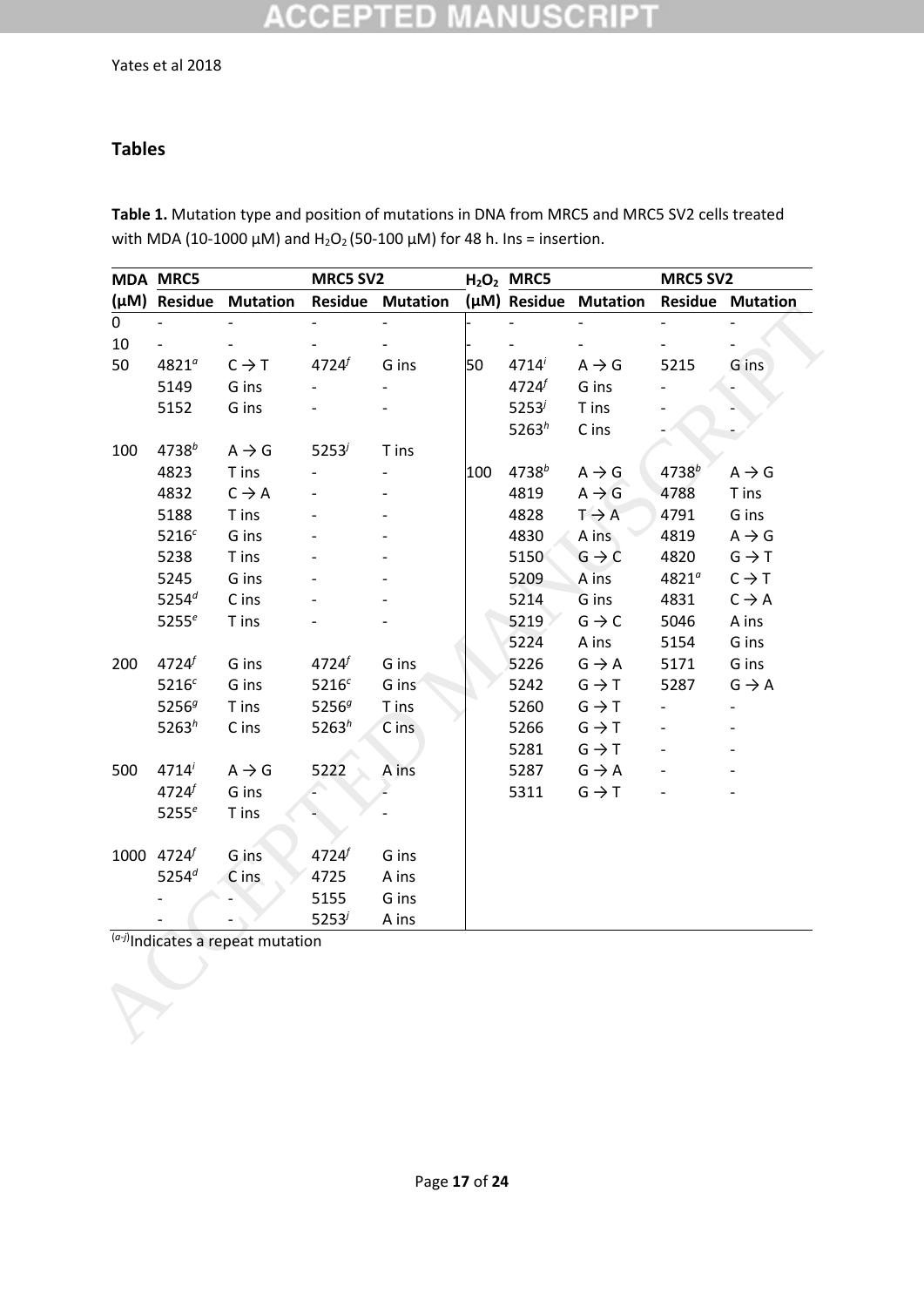# COEPTED

Yates et al 2018

## **Figure Legends**

**Figure 1** Viability of MRC5 and MRC5 SV2 cells treated with MDA (0-450 µM) over A) 24 h and B) 48 h, normalised to the negative control, error bars indicate ± 1SD from the mean (*n* = 4). Viability at >450 µM was very low (data not shown).

**Figure 2** DAPI stain images of the nuclei of: A-D) MRC5 treated with MDA (left to right: 0, 50, 100 and 200 µM); and E-H) the corresponding images for MRC5 SV2 cells. A 10 µM treatment was also performed and was similar to the negative control (data not shown). The green arrows indicate possible micronuclei. Images are representative of sample replicates (*n* = 12). Scale bars = 20 µm.

**Figure 3** Area of nuclei of MRC5 and MRC5 SV2 cells treated with MDA (0-200 µM) over A) 24 h and B) 48 h, error bars indicate ± 1SD from the mean (*n*=10). The mean area was compared for all concentrations at both time points by ANOVA: MRC5 24 h, *p* = 0.001, 48 h *p* = 0.027; MRC5 SV2 24 h, *p* = 2 x 10-6 , 48 h *p* = 3 x 10-4 .

**Figure 4** Apoptosis detection of selected MDA concentrations: A-C) MRC5 cells treated for 24 h with MDA (top to bottom: 0, 50, 100  $\mu$ M); and D-F) the corresponding images for MRC5 SV2 cells. Imaging at x20 magnification using confocal microscopy. Red indicates cells stained for apoptosis and green for viable cells. Images are representative of each sample (*n* =6). The 10 and 200 µM data is not shown. **EQUE OF THE ACCES TRANSPARE ACCESS AND AN ACCESS AND AN ACCESS AND AN ACCESS AND A SIGN AND AN ACCESS AND A DUM INTEGRATION AND AN ACCESS AND INTEGRATION AND AN ACCESS AND INTEGRATION DREPARE ACCESS AND INTEGRATION BETWE** 

**Figure 5** Induction of p53 mRNA expression relative to the negative control and reference gene GADPH, in cells treated with MDA ( $0 - 100 \mu$ M) for A) 24 h and B) 48 h, error bars indicate  $\pm$  1SD ( $n =$ 6). Values are indicated where induction was close to zero. Values of > 2 fold induction are significant. Note the different scales on A and B.

**Figure 6** Type of mutations (%) in DNA from MRC5 cells treated for 48 h with A) MDA and B) H<sub>2</sub>O<sub>2</sub> and MRC5 SV2 cells treated for 48 h with C) MDA and D)  $H_2O_2$ . MDA = 10-1000  $\mu$ M and  $H_2O_2$  = 50-100 μM.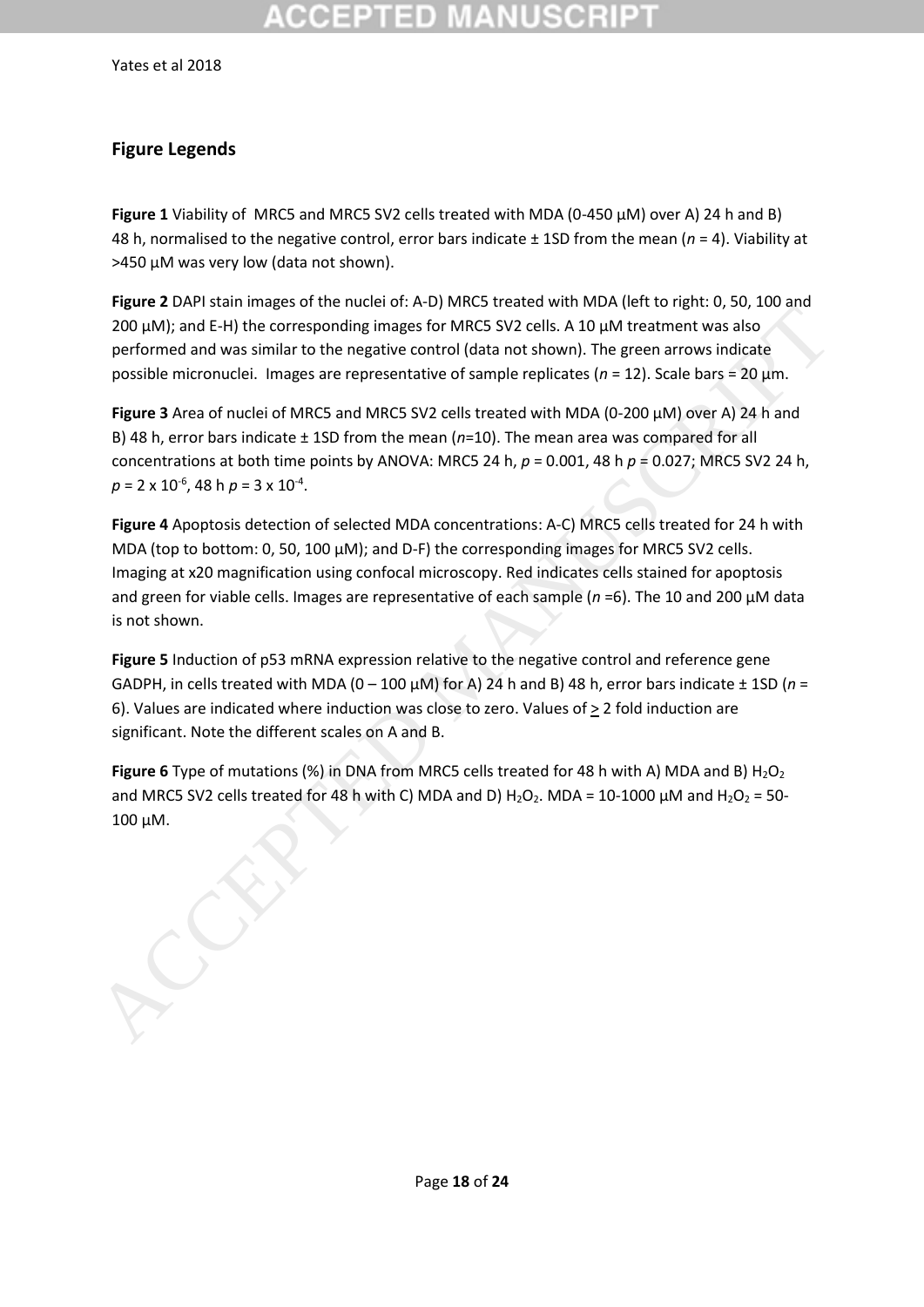#### **ACCEPTED MANUSCRIPT**

Yates et al 2018



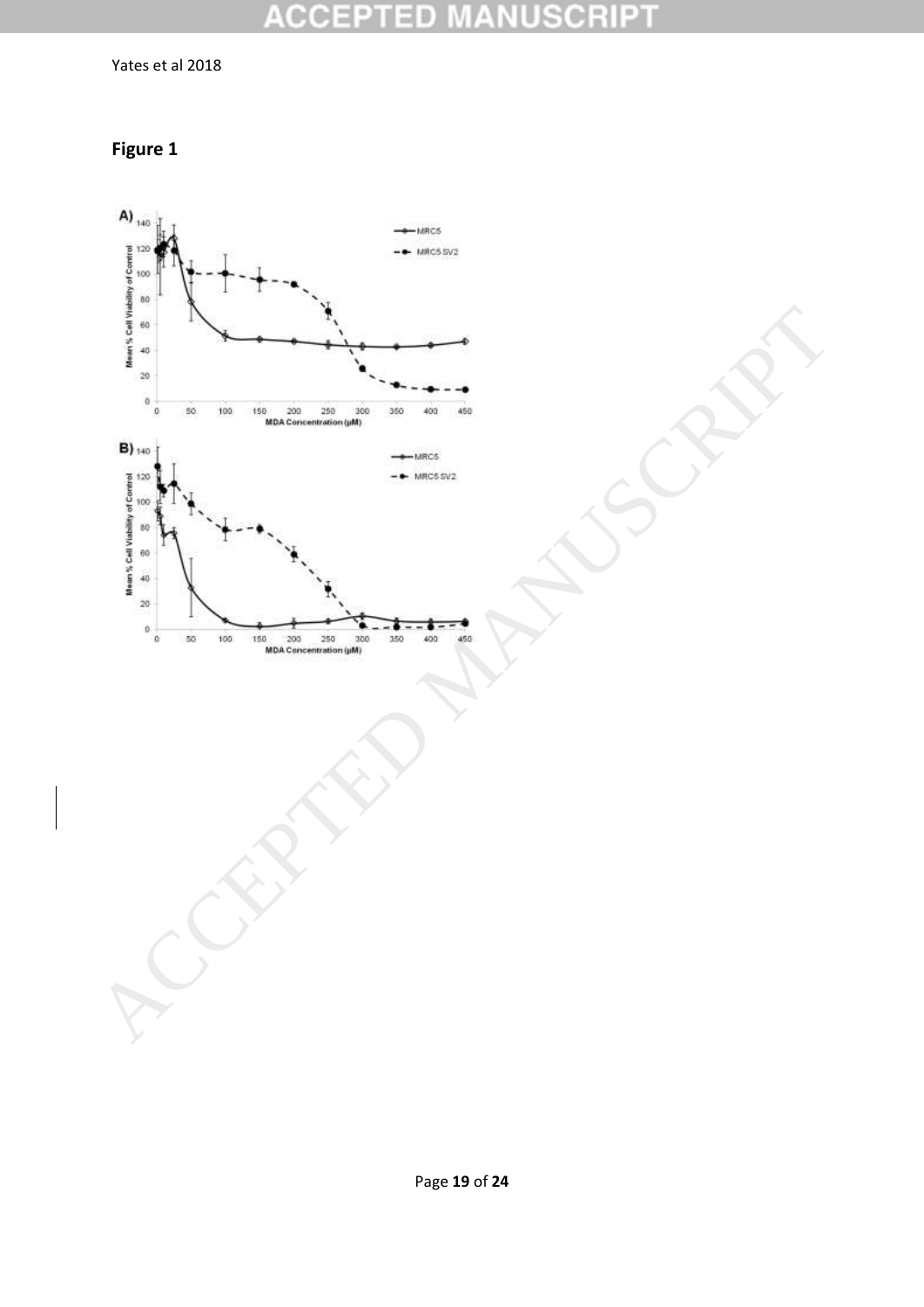#### **CCEPTED NUSCRIPT**  $\begin{array}{c} \begin{array}{c} \begin{array}{c} \end{array} \end{array} \end{array}$

Yates et al 2018

## **Figure 2**

Requires colour for printing

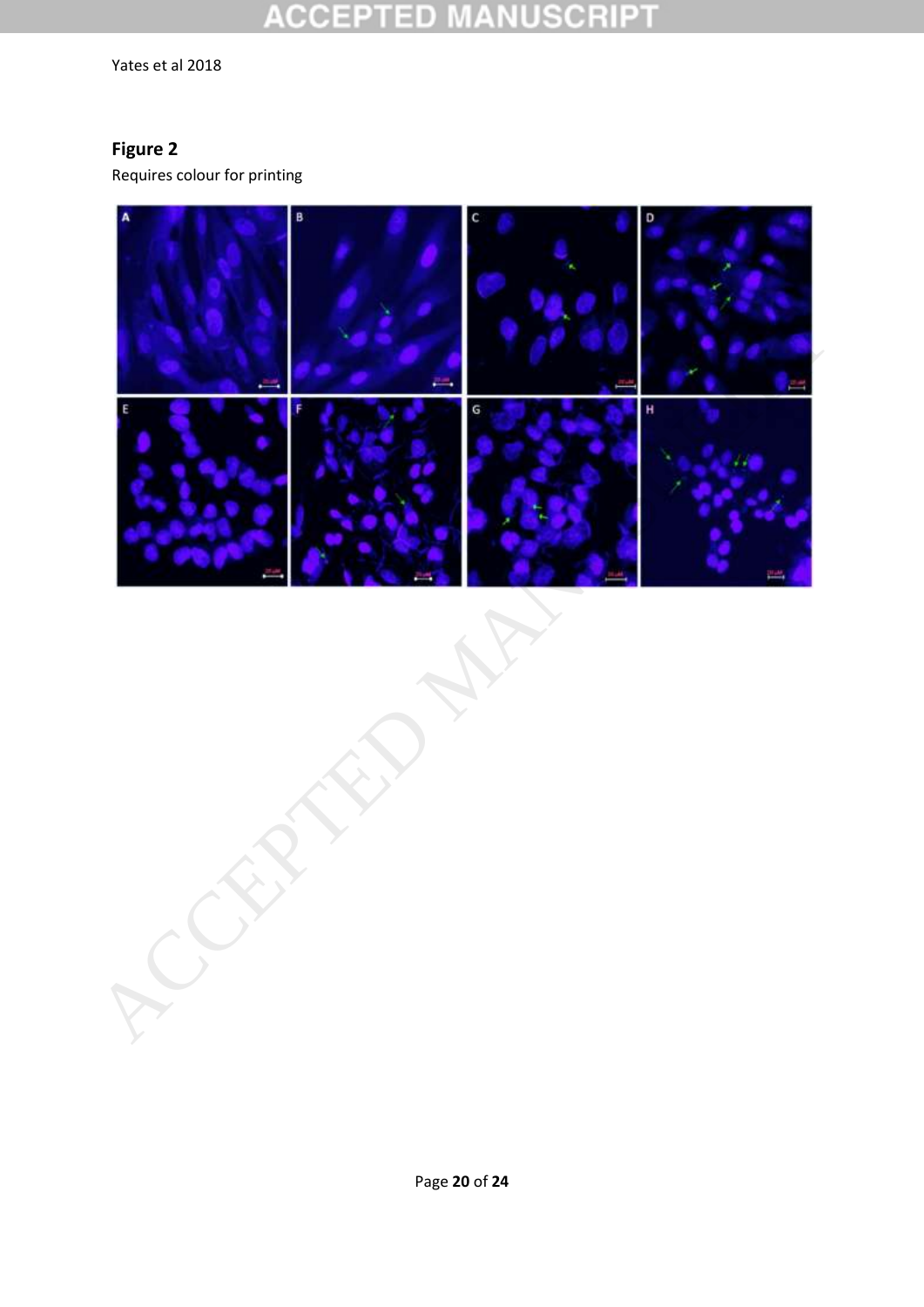#### **ACCEPTED NUSCRIPT** MA.

Yates et al 2018



**Figure 3**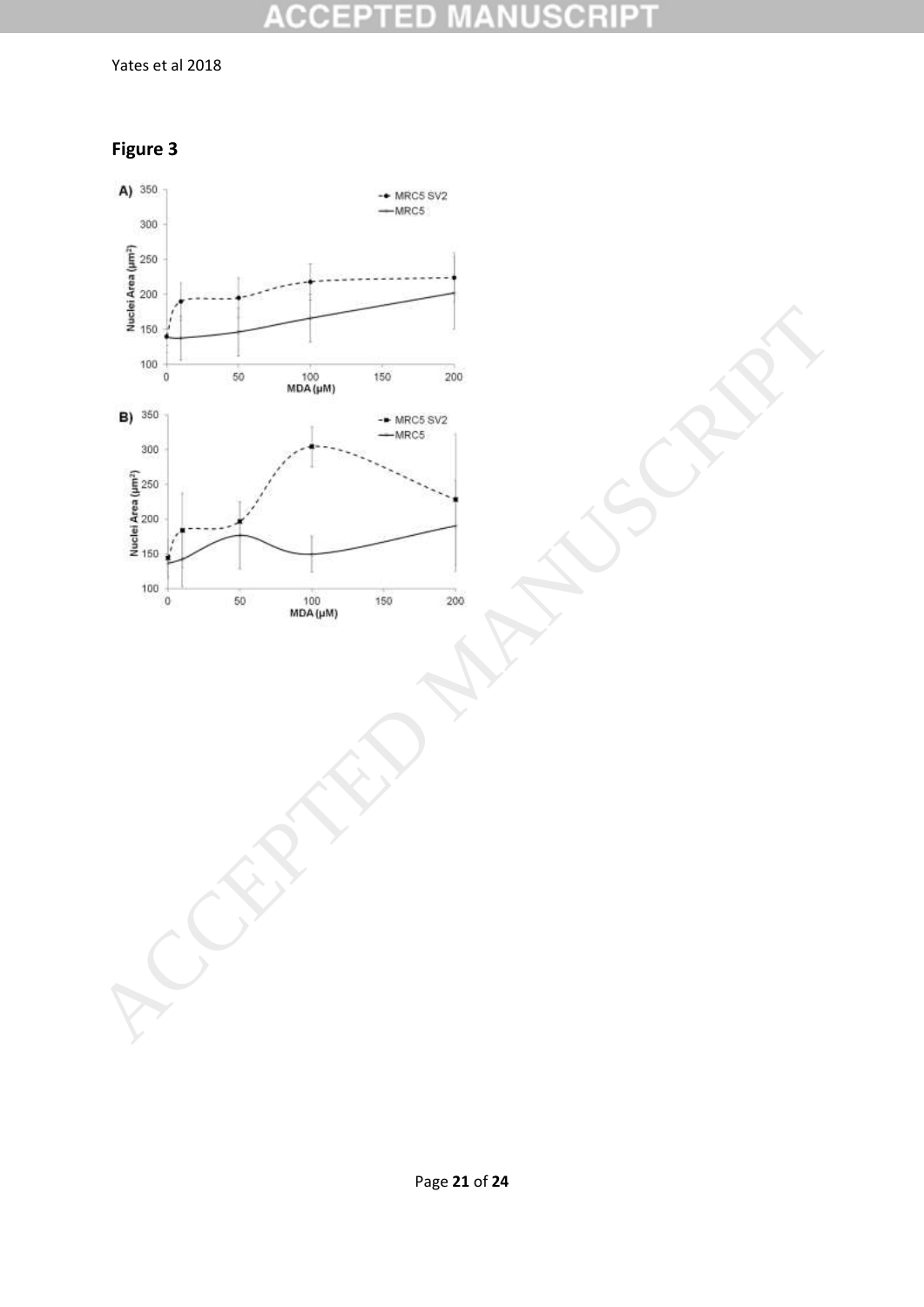#### **ACCEPT** ED USCRIPT

Yates et al 2018

## **Figure 4**

Requires colour for printing

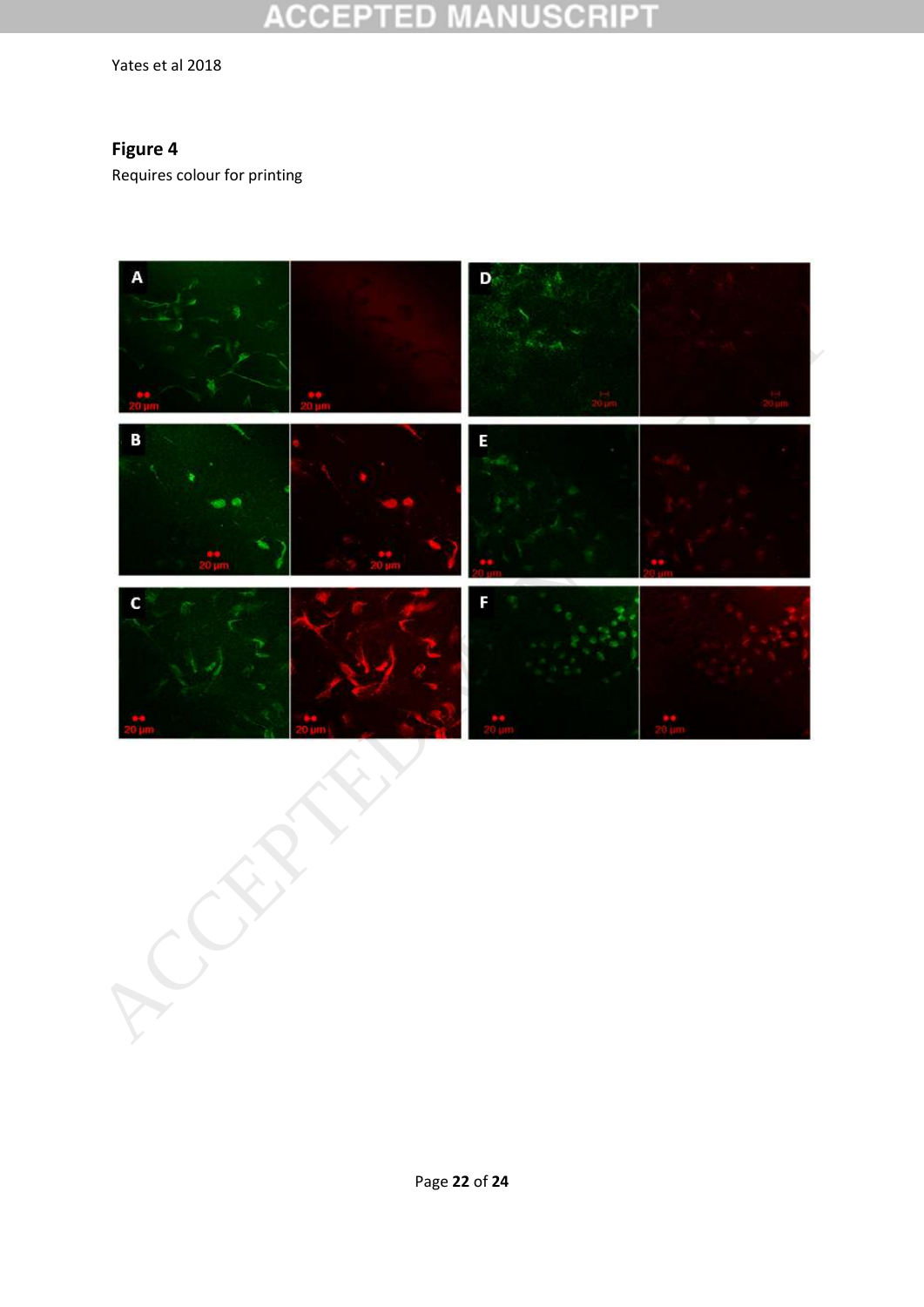#### **ACCEPTED NUSCRIPT** ¥

Yates et al 2018

**Figure 5**